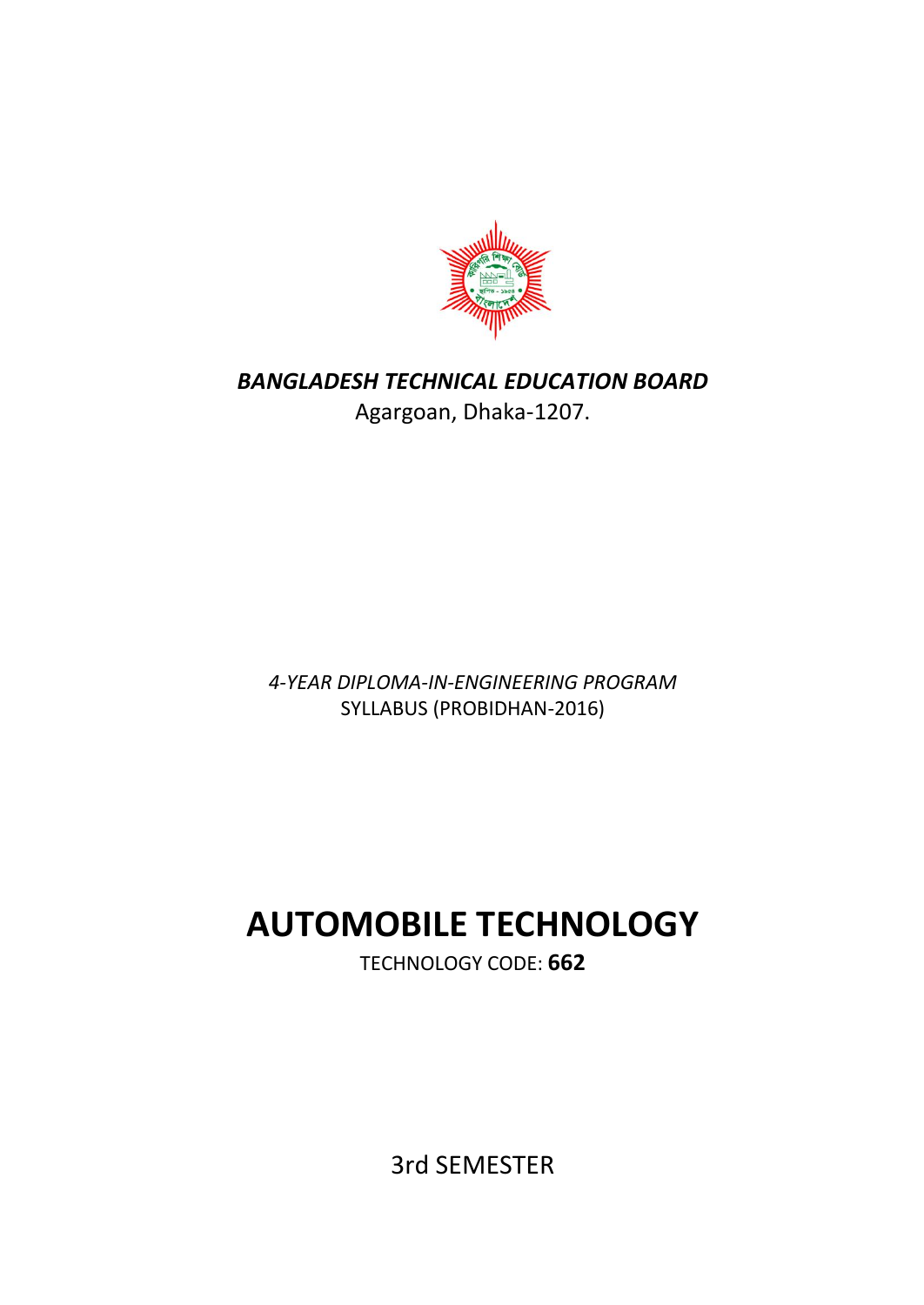# DIPLOMA IN ENGINEERING PROBIDHAN-2016

# **AUTOMOBILE TECHNOLOGY (662)**

| ت<br>JLIVILJ I LIV                                                |                |                                                      |          |   |   |               |              |        |                  |              |
|-------------------------------------------------------------------|----------------|------------------------------------------------------|----------|---|---|---------------|--------------|--------|------------------|--------------|
|                                                                   |                |                                                      |          |   |   | <b>Marks</b>  |              |        |                  |              |
| SI.                                                               | <b>Subject</b> |                                                      | т        | P |   | <b>Theory</b> |              |        | <b>Practical</b> | <b>Total</b> |
| <b>No</b>                                                         | Code           | Name of the subject                                  |          |   |   | Cont.         | <b>Final</b> | Cont.  | Final            |              |
|                                                                   |                |                                                      |          |   |   | assess        | exam         | assess | exam             |              |
| $\mathbf{1}$                                                      | 66231          | Automotive Engine System<br>$-2$                     | 2        | 3 | 3 | 40            | 60           | 25     | 25               | 150          |
| $\overline{2}$                                                    | 66822          | <b>Electronic Engineering</b><br><b>Fundamentals</b> | 2        | 3 | 3 | 40            | 60           | 25     | 25               | 150          |
| 3                                                                 | 66611          | <b>Computer Application</b>                          | $\Omega$ | 6 | 2 | $\Omega$      | $\Omega$     | 50     | 50               | 100          |
| 4                                                                 | 65931          | Mathematics -3                                       | 3        | 3 | 4 | 60            | 90           | 50     | $\Omega$         | 200          |
| 5                                                                 | 65922          | Physics -2                                           | 3        | 3 | 4 | 60            | 90           | 25     | 25               | 200          |
| 6                                                                 | 65722          | <b>Communicative English</b>                         | 1        | 3 | 2 | 20            | 30           | 50     | $\Omega$         | 100          |
| 18<br>220<br>900<br>11<br>21<br>330<br>225<br>125<br><b>Total</b> |                |                                                      |          |   |   |               |              |        |                  |              |

# **3 rd SEMESTER**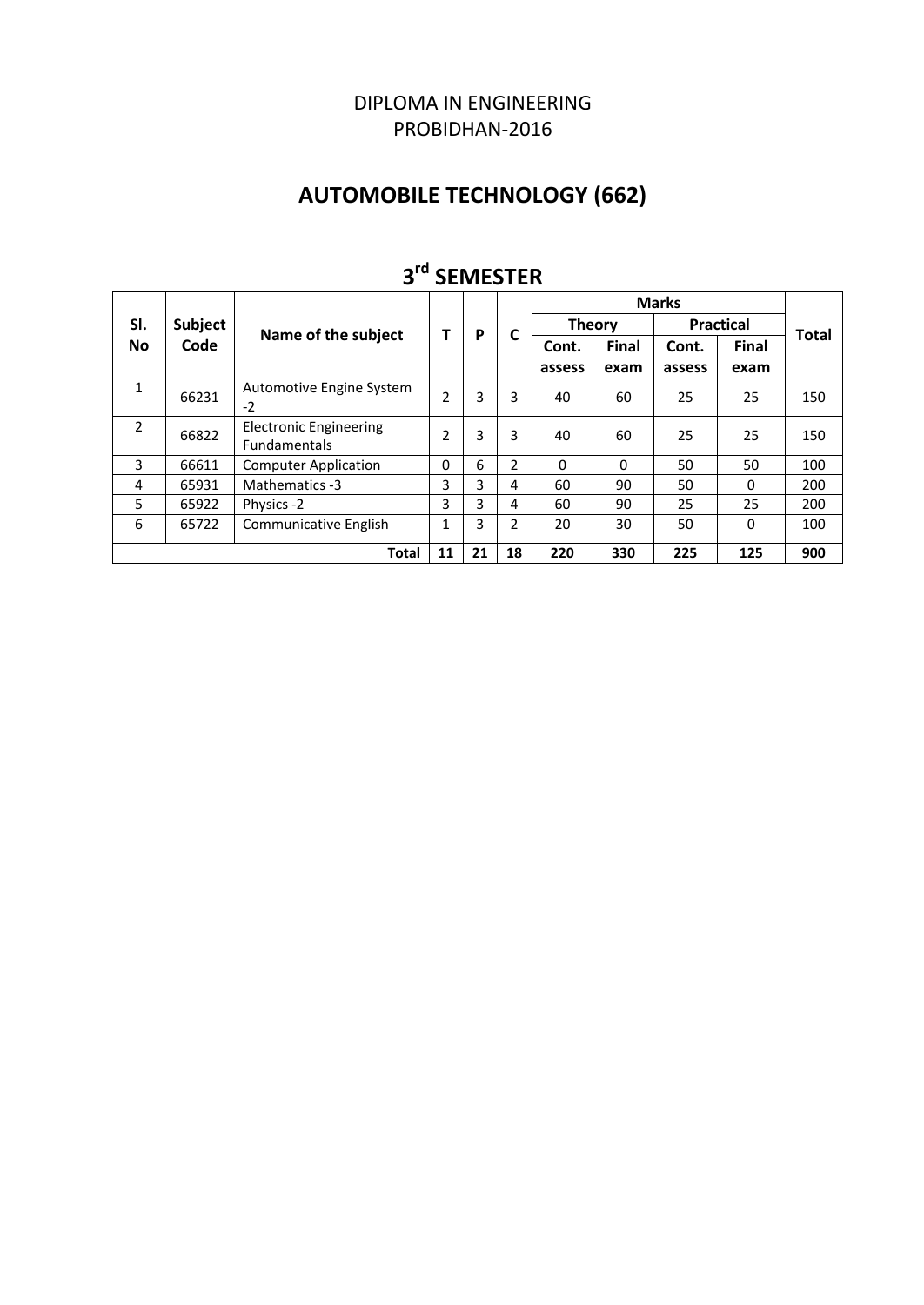# **66231 AUTOMOTIVE ENGINE SYSTEM - II T P C**

# **AIMS**

To provide the students with an opportunity to acquire knowledge, skill and attitude in the area of automobile engines and their systems with special emphasis on:

- Valves & valve train
- Valve timing
- Cooling systems
- Lubricating systems
- Intake systems
- Exhaust systems

#### **SHORT DESCRIPTION**

Valves and valve trains; Valve timing and valve timing diagrams; Cooling systems; Cooling system components; Servicing of cooling systems; Lubricating systems; Lubricating system components; Servicing of lubricating systems; Intake system; Intake system components; Exhaust system; Exhaust system components, combustion phenomena.

# **DETAIL DESCRIPTION**

# **THEORY:**

#### **1. Understand the features of valves.**

- 1.1 Mention the purpose of engine valves.
- 1.2 Identify different types of engine valves.
- 1.3 Describe the construction of mushroom type IC engine valves of differente types.
- 1.4 Draw poppet mushroom type engine valve and show the parts.

#### **2. Understand the features of valve trains.**

2.1 State the meaning of the valve train.

2.2 Describe the operation of camshaft in block with push rod valve train (Conventional type).

- 2.3 Describe the operation of tappets or rocker arm valve train for single overhead camshaft (SOHC) engine.
- 2.4 Describe the operation of the valve train with bucket tappet for double overhead camshaft (DOHC) engine.

2.5 Identify the various types of valve arrangement in IC engines (I-head, L-head, T-head, F-head, etc).

2.6 Mention the purpose of tappet clearance.

- 2.7 Describe the construction of hydraulic valve lifters.
- 2.8 Describe the operation of hydraulic valve lifters.
- 2.9 Mention the advantages of hydraulic valve lifter.

#### **3. Understand the aspects of valve timing.**

- 3.1 State the meaning of valve timing.
- 3.2 Outline the importance of valve timing.
- 3.3 Mention the mechanical and dynamic factors affecting the valve timing.
- 3.4 State the meaning of variable valve timing intelligent (VVTI).
- 3.5 Mention the advantages of VVTI.

#### **4. Understand the aspects of valve timing diagrams.**

- 4.1 State the meaning of the valve timing diagram.
- 4.2 Draw the valve timing diagram for the 4-stroke SI engines.
- 4.3 Explain the valve timing diagram for the 4-stroke SI engines.
- 4.4 Explain the relation between valve timing diagram of 4-stroke petrol engine and pressure volume diagram.
- 4.5 Draw the valve timing diagram of a typical 4-stroke CI engine.

4.6 Explain valve timing diagram for a typical 4-stroke CI engine.

#### **5. Understand the aspects of engine cooling system.**

5.1 Define the engine operating temperature.

5.2 Mention the necessity of engine cooling.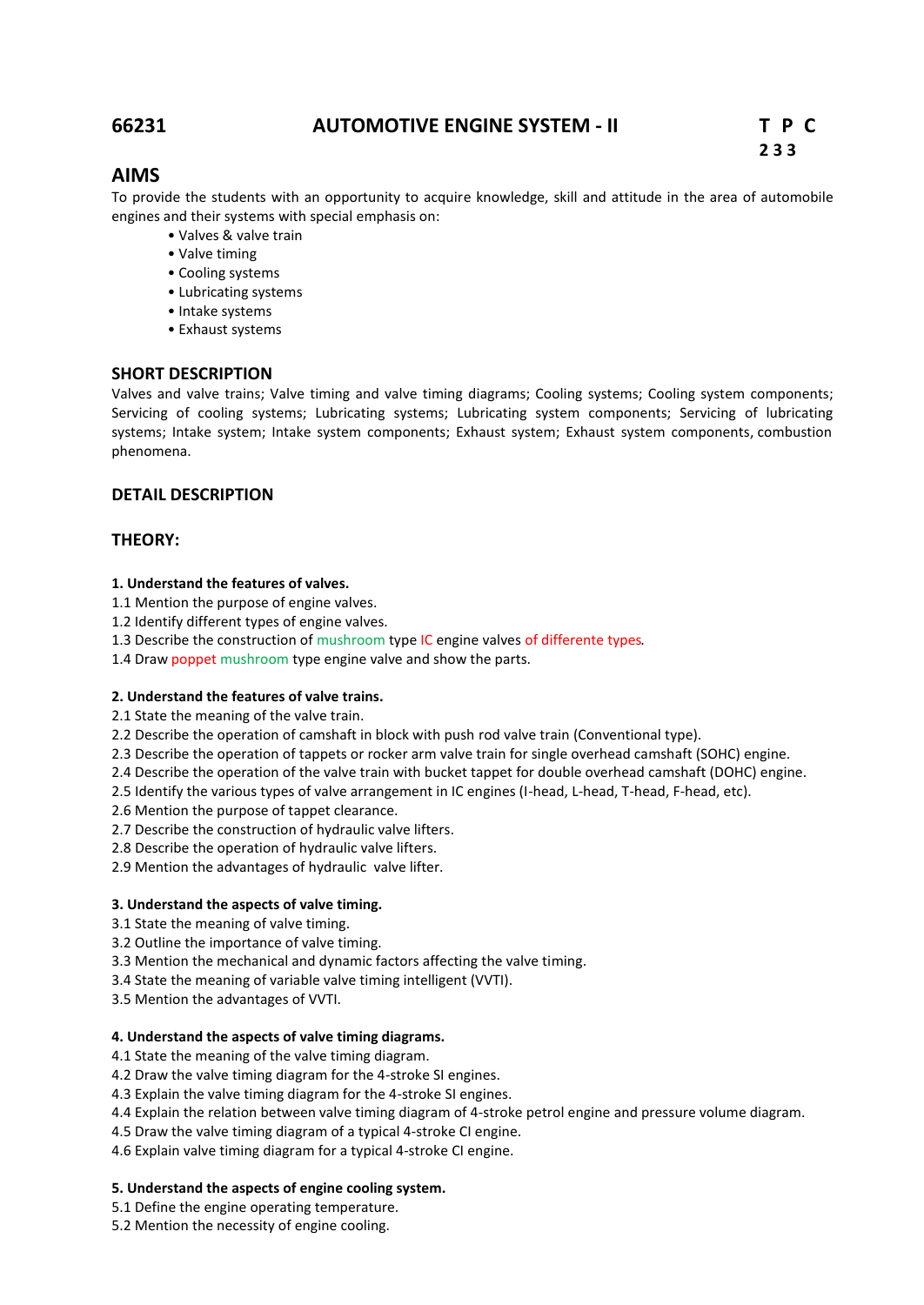- 5.3 Mention the functions of engine cooling system.
- 5.4 Identify the different type of engine cooling systems.
- 5.5 List the advantages and disadvantages of different engine cooling systems.

#### **6. Understand the future of various engine cooling systems.**

- 6.1 Explain the direct air cooling system.
- 6.2 Mention the factors those affect the air cooling system.
- 6.3 Describe the construction & operation of pump assisted water /liquid cooling system.
- 6.4 Describe the construction & operation of thermo-syphon type water cooling system.
- 6.5 Describe the construction & operation of steam cooling (evaporative cooling) system.

#### **7. Understand the features of water pump.**

- 7.1 Mention the functions of water pump.
- 7.2 Describe the construction of water pumps.
- 7.3 Describe the operation of the water pump.
- 7.4 Mention the faults of water pump & their remedies.

#### **8. Understand the features of cooling fan.**

- 8.1 Mention the functions of cooling fan.
- 8.2 Describe the construction of cooling fan.
- 8.3 Describe the operation of cooling fan.
- 8.4 Describe the construction advantages of using electric motor cooling fan.
- 8.5 Describe the operation of electric motor cooling fan with circuit diagram.

#### **9. Understand the features of the radiator.**

- 9.1 Mention the functions of radiator.
- 9.2 Identify the types of radiator.
- 9.3 Describe the construction of radiators.
- 9.4 Describe the operation of radiators.
- 9.5 Mention the functions of coolant expansion tank.
- 9.6 Explain the necessity of the uses of antifreeze solution.
- 9.7 List the antifreeze solution used in automobile.

#### **10. Understand the features of thermostat valve.**

- 10.1 Mention the functions of thermostat valve.
- 10.2 Identify the types of thermostat valve.
- 10.3 Describe the construction of thermostat valve.
- 10.4 Describe the operation of thermostat valve.
- 10.5 Explain the bypass passage controlled by thermostat valve.
- 10.6 Explain the role of thermostat valve in case of fuel consumption.

#### **11. Understand the features of radiator pressure cap.**

- 11.1 Mention the functions of radiator pressure cap.
- 11.2 Explain the importance of radiator pressure cap.
- 11.3 Describe the construction of radiator pressure cap.
- 11.4 Describe the operation of radiator pressure cap.

#### **12. Understand the servicing of cooling systems.**

12.1 Identify the common faults of cooling system.

12.2 Outline the purpose of cooling system servicing.

- 12.3 List Describe the radiator servicing procedure.
- 12.4 Describe the process of cleaning water jackets.
- 12.5 List Describe the servicing procedure of water pump.
- 12.6 Mention the causes and remedies of engine overheating.
- 12.7 Mention the troubleshooting procedure of engine cooling system.
- 12.8 Identify the problems due to freezing of cooling water.

#### **13. Understand the lubricating systems.**

13.1 State the purpose of engine lubrication.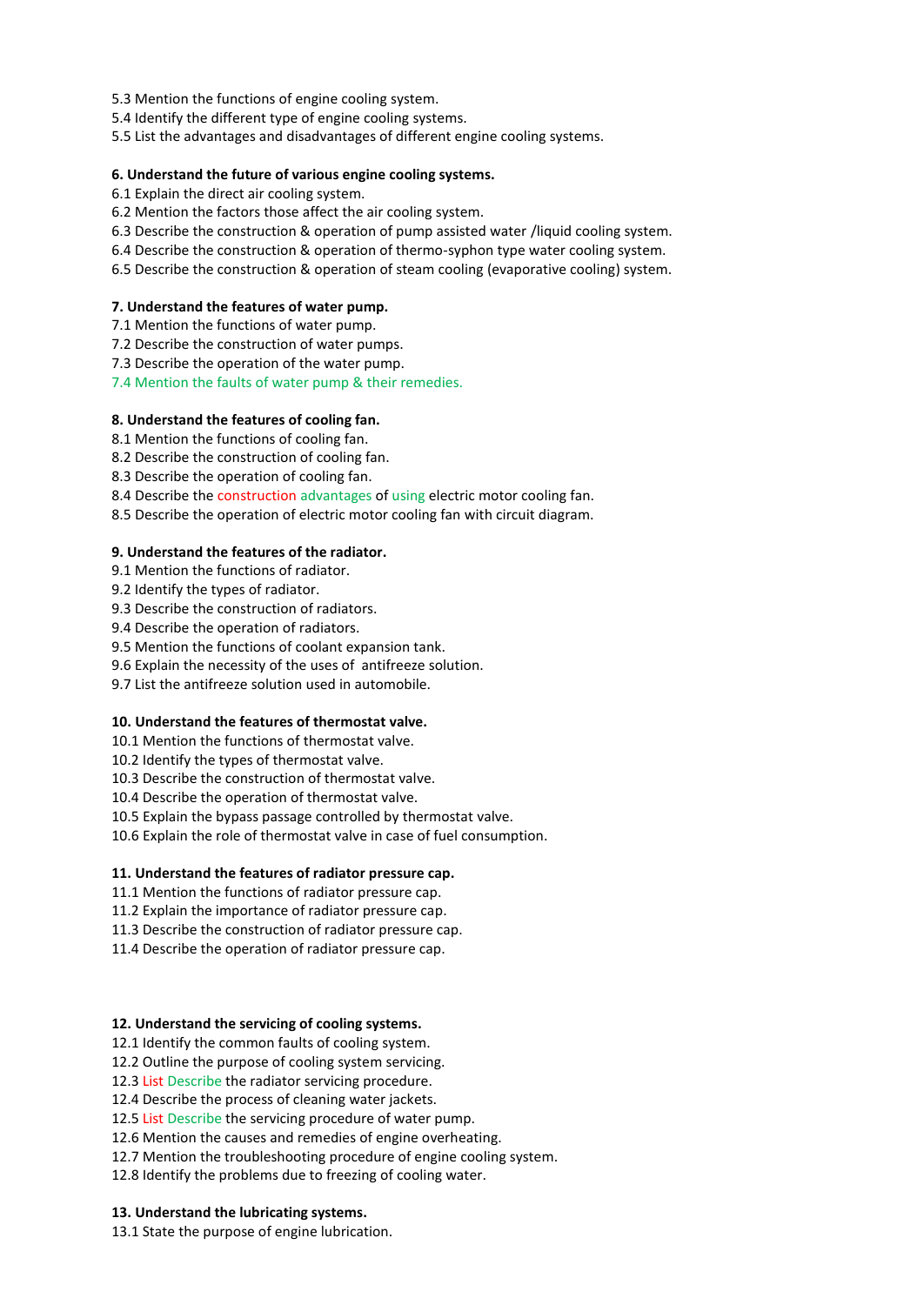13.2 Name the different lubricating systems.

13.3 Describe the operation of the splash lubricating system.

13.4 Describe the operation of the pressure lubricating system.

13.5 Describe the operation of splash and pressure lubricating system with the sketch.

13.6 Describe the operation of petro-oil lubricating system.

13.7 Describe the operation of dry-sump lubricating system with the sketch.

#### **14. Understand the features of the oil pump.**

14.1 Mention the function of oil pump.

14.2 Identify the types of oil pump.

14.3 Describe the construction of rotor & gear type oil pumps.

14.4 Describe the operation of the rotor & gear type oil pumps.

#### **15. Understand the features of the oil pressure relief valve.**

15.1 Mention the function of oil pressure relief valve.

15.2 Describe the construction of the oil pressure relief valve.

15.3 Describe the operation of oil pressure relief valve.

#### **16. Understand the features of oil filter.**

16.1 Mention the function of oil filter.

16.2 Identify the types of oil filter.

- 16.3 Describe the construction of oil filters.
- 16.4 Describe the operation of oil filters.

#### **17. Understand the aspects of crankcase ventilation.**

17.1 State the purpose of crankcase ventilation.

17.2 Identify the types of crankcase ventilation.

17.3 Describe the operation of breather pipe crankcase ventilation.

17.4 Describe the operation of positive crankcase ventilation (PCV) with PCV valve.

17.5 Mention the causes of sludge formation and its remedies.

#### **18. Understand the servicing of lubricating system.**

18.1 Describe the servicing of lubricating system.

18.2 Describe the testing procedure of rotor & gear type oil pump.

- 18.3 List the common faults and remedies of lubricating system.
- 18.4 Mention the troubleshooting procedure of lubricating system.

#### **19. Understand the air intake system of gasoline and diesel engines.**

19.1 State the meaning of air intake system.

19.2 Draw the gasoline engine air intake system of conventional & EFI engine.

19.3 Mention the functions and construction of components of the gasoline engine air intake system.

19.4 Draw diesel engine air intake system conventional & EFI-Diesel engine.

19.5 Mention the functions and construction of components of the diesel engine air intake system.

#### **20. Understand the features of air cleaner.**

20.1 Mention the functions of air cleaner.

20.2 Identify different types of air cleaner.

20.3 Describe the construction & operation of dry type air cleaner.

20.4 Describe the construction & operation of the oil bath type air cleaner.

20.5 Mention the functions of thermostatically controlled air cleaner.

20.6 Describe the construction & operation of thermostatically controlled air cleaner.

20.7 Describe the servicing procedure of different types of air cleaner.

#### **21. Understand the features of the exhaust system of the engine.**

21.1 State the meaning of engine exhaust system.

21.2 Identify the different components of the exhaust system.

21.3 Mention the function of various components of exhaust system.

21.4 Draw the exhaust system of modern light vehicles.

21.5 Describe the construction of various components of the exhaust system.

21.6 Describe the operation of various components of the exhaust system.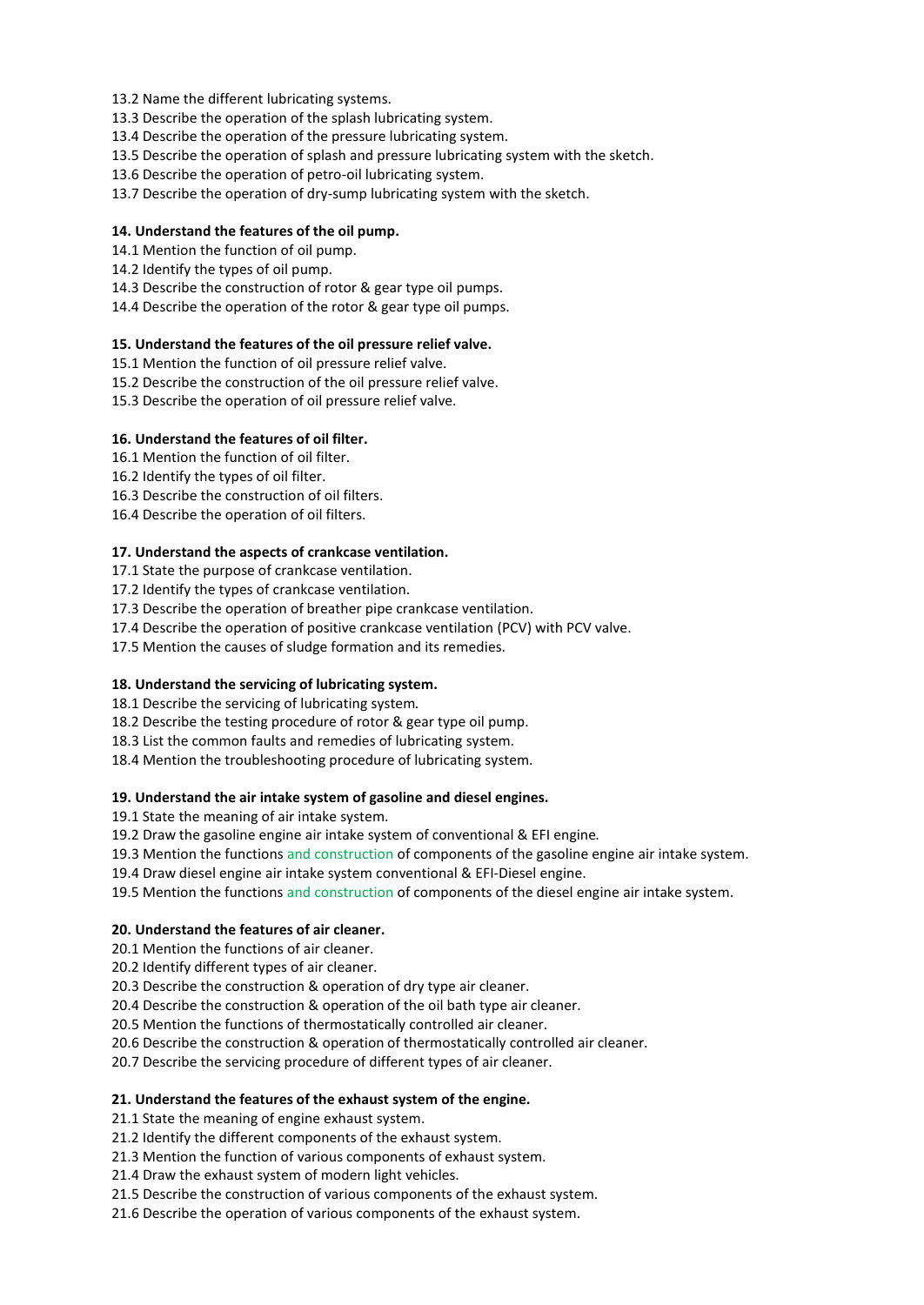#### **22. Understand the features of the catalytic converter.**

22.1 Mention the function of catalytic converter.

22.2 Mention the classification of catalytic converter.

22.3 Describe the construction of two way & three way catalytic converters.

22.4 Describe the operation of two way & three way catalytic converters.

## **23. Understand the features of diesel particulate filter (DPF).**

23.1 Mention the function of diesel particulate filter (DPF).

23.2 Describe the construction of diesel particulate filter (DPF).

23.3 Describe the operation of diesel particulate filter (DPF).

23.4 Describe the cleaning method of diesel particulate filter (DPF).

#### **24. Understand the features of resonator used in the exhaust system.**

24.1 Mention the function of resonator.

24.2 Describe the construction of the resonator.

24.3 Describe the operation of the resonator.

#### **25. Understand the combustion phenomenon of CI and SI engines.**

25.1 Define combustion.

25.2 State the conditions necessary for combustion.

25.3 Explain the combustion phenomena in SI engine.

25.4 Describe the design features of different types of combustion chamber used in SI engine.

25.5 List the advantages and disadvantages of different combustion chambers.

25.6 Explain the abnormal combustion in SI engine.

25.7 Explain the combustion phenomena in CI engine.

25.8 Describe the design features of different types of combustion chamber used in CI engine.

25.9 List the merits and demerits of different types of combustion chamber used in CI engine.

25.10 Compare the induction swirl and compression swirl type combustion chamber.

# **PRACTICAL:**

#### **1. Study the valve trains arrangement of IC engines.**

1.1 Identify the L-head (flat head) engine valve train and its components.

1.2 Identify the I-head (camshaft in block) engine valve train and its components.

1.3 Identify the single overhead camshaft IC engine valve train and its components.

1.4 Identify the double overhead camshaft IC engine valve train and its components.

1.5 Identify the V-type camshaft in block IC engine valve train and its components.

#### **2. Study the camshaft in block with push rods, valve trains (I-head).**

2.1 Disassemble the camshaft in block with push rods valve trains.

2.2 Identify different components of the camshaft in block with push rod valve mechanism.

2.3 Reassemble the valve train.

2.4 Perform the valve timing operation.

2.5 Adjust the valve clearance.

#### **3. Study the overhead cam valve train.**

3.1 Disassemble the overhead cam valve mechanism of an IC engine.

3.2 Identify different components of overhead cam valve mechanism.

3.3 Reassemble the overhead cam valve mechanism.

3.4 Perform the valve timing operation.

3.5 Adjust the valve clearance.

# **4. Study the cooling system of IC engines.**

4.1 Identify the air cooling system and its components.

4.2 Identify the evaporative cooling system and its components.

4.3 Identify the thermo-syphone type water cooling system and its components.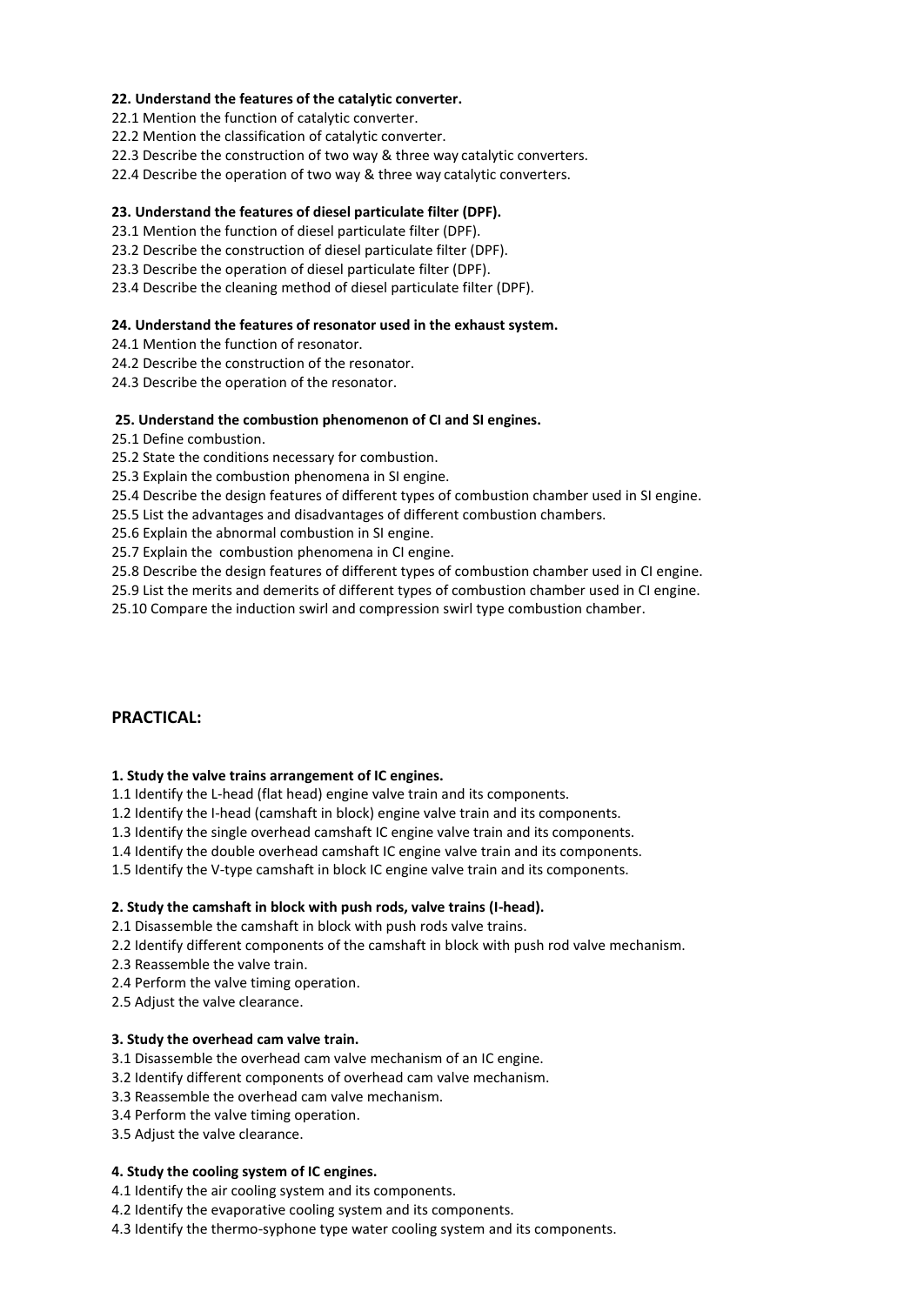4.4 Identify the pump assisted water cooling system and its components.

#### **5. Service the pump assisted water cooling system.**

- 5.1 Clean the cooling system (reverse flushing the radiator and engine water jackets).
- 5.2 Check the hoses and connections.
- 5.3 Bleed the cooling system.
- 5.4 Service the water pump.
- 5.5 Check the water pump drive belt for wear.
- 5.6 Test drives belt tension manually.
- 5.7 Adjust the drive belt tension, if necessary.

#### **6. Check and test the cooling system.**

- 6.1 Check cooling level.
- 6.2 Test workability of the thermostat.
- 6.3 Check the cooling system for leaks using the cooling system pressure tester.
- 6.4 Perform the pressure test of the radiator pressure cap using the cooling system pressure tester.
- 6.5 Tests the workability (strength) of antifreeze solution.
- 6.6 Tests and adjust pump drive belt tension using a belt tension gage.

# **7. Study the lubricating system of IC engines.**

- 7.1 Identify the splash lubricating system and its components.
- 7.2 Identify the full pressure lubricating system and its components.
- 7.3 Identify the combination of splash and pressure lubricating system and its components.
- 7.4 Identify the petrol oil, lubricating system and its components.
- 7.5 Identify the dry sump lubricating system and its components.

#### **8. Service the lubricating system of IC engine.**

- 8.1 Perform the oil change operation of an IC engine.
- 8.2 Replace the oil filter of an IC engine.
- 8.3 Service the oil pan.
- 8.4 Service the oil pump and pressure relief valve.
- 8.5 Diagnose and rectify troubles of lubricating system.

#### **9. Study the intake system of IC engines.**

- 9.1 Disassemble the intake system of an IC engine.
- 9.2 Identify the components of the intake system.
- 9.3 Clean the air cleaner filtering element.
- 9.4 Check the oil contamination of an oil bath, air cleaner and change oil, if necessary.
- 9.5 Check the oil level of an oil bath, air cleaner and top up, if necessary.
- 9.6 Check intake manifold for wear, leakage and damage.
- 9.7 Reassemble the intake system.

# **10. Study the exhaust system of an IC engine.**

- 10.1 Disassemble the exhaust system of an engine.
- 10.2 Identify the components of the exhaust system.
- 10.3 Clean the exhaust system components.
- 10.4 Inspect the exhaust system components for damage.
- 10.5 Reassemble the exhaust system components.

#### **REFERENCE BOOKS**

- 1. Automotive Mechanics − Crouse-Anglin
- 2. Auto Mechanics Mitchel
- 3. Automobile Technology − N.K. Giri.
- 4. Automobile Engineering − R.B. Gupta.
- 5. Automobile Engineering − Dr. Kripal Singh.
- 6. The Automobile − Harban Singh Rayet.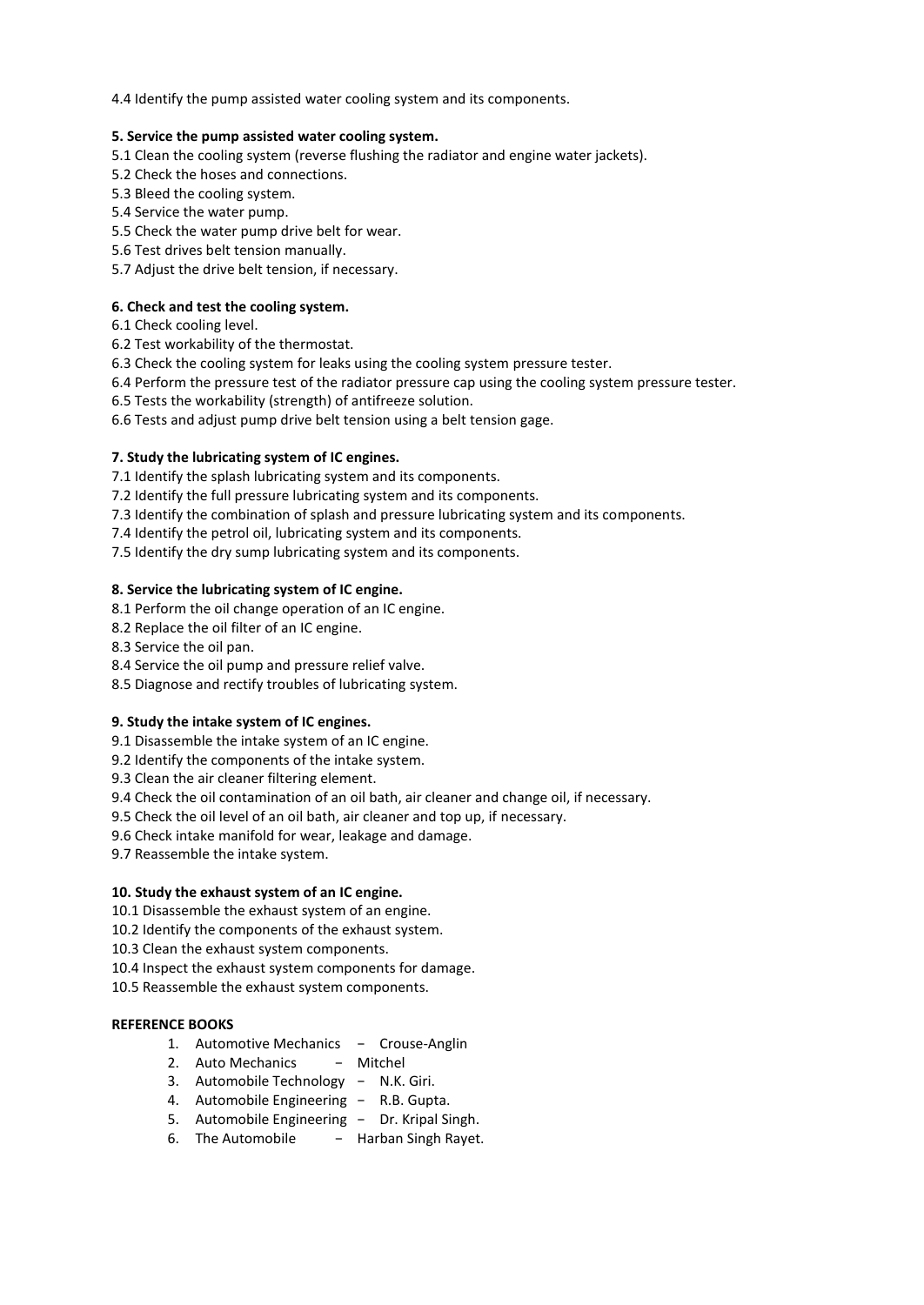# **66822 Electronics Engineering Fundamentals T P C**

## **OBJECTIVES**

- To provide understanding soldering technique and color code.
- To provide understanding and skill on the basic concept of semiconductor and to identify physically a range of semiconductor diodes.
- To develop comprehensive knowledge and skill on special diodes and devices.
- To develop the abilities to construct different rectifier circuits.
- To provide understanding of the basic concept and principle of transistor and toidentify physically a range of transistor.
- To provide understanding and skill on oscillator.
- To provide the understanding skills on Multivibrator.

# **SHORT DESCRIPTION**

Color code and soldering; Semiconductor; P-N junction diode; Special diodes and devices; Power supply; Transistor; Transistor amplifier; Oscillator, Multivibrator.

# **DETAIL DESCRIPTION**

# **Theory:**

# **1 Soldering and Color Code.**

- 1.1 Define soldering.
- 1.2 List the materials needed in soldering.
- 1.3 Mention the properties of a good soldered joint.
- 1.4 Multi layered Printed circuit board.
- 1.5 Mention the function of resistor, capacitor and inductor in electronic circuits.
- 1.6 Describe the procedure of determining the value of Capacitor, & Resistor using numeric and color code.

# **2 Semiconductor**

- 2.1 Define Conductor, Semiconductor and Insulator.
- 2.2 Describe Semiconductor with atomic structure.
- 2.3 Explain the energy band diagram of Conductor, Semiconductor and Insulator.
- 2.4 Classify Semiconductor.
- 2.5 Describe the formation of P-type & N-Type Semiconductor material.
- 2.6 Explain the majority & minority charge carrier of P-type & N-Type Semiconductor.

# **3 P-N Junction Diode**

- 3.1 Define PN junction diode
- 3.2 Describe the formation of depletion layer in PN junction.
- 3.3 Mention the behavior of PN junction under forward and reverse bias.
- 3.4 Explain the forward & reverse current voltage (IV) characteristics of PN junction diode.
- 3.5 Describe the operation of Zener diode.
- 3.6 Describe the application of Zener diode in voltage stabilization.
- 3.7 Describe the construction operation and application of (i) varactor diode (ii) LED (iii) LCD (viii) photo diode (ix) Solar cell.
- 3.8 Describe the construction operation and application of (i) DIAC (ii) TRIAC and (iii) SCR.

# **4 DC power supplies.**

- 4.1 Define (i) dc power supply (ii) Regulated and Unregulated Power Supply.
- 4.2 Describe the block diagram of a typical regulated dc power supply.
- 4.3 Explain the operation of Half wave, Full wave and Bridge rectifier.
- 4.4 Mention ripple factor of Half wave, Full wave and Bridge rectifier.
- 4.5 Explain the operation of different types filter circuits with wave shape.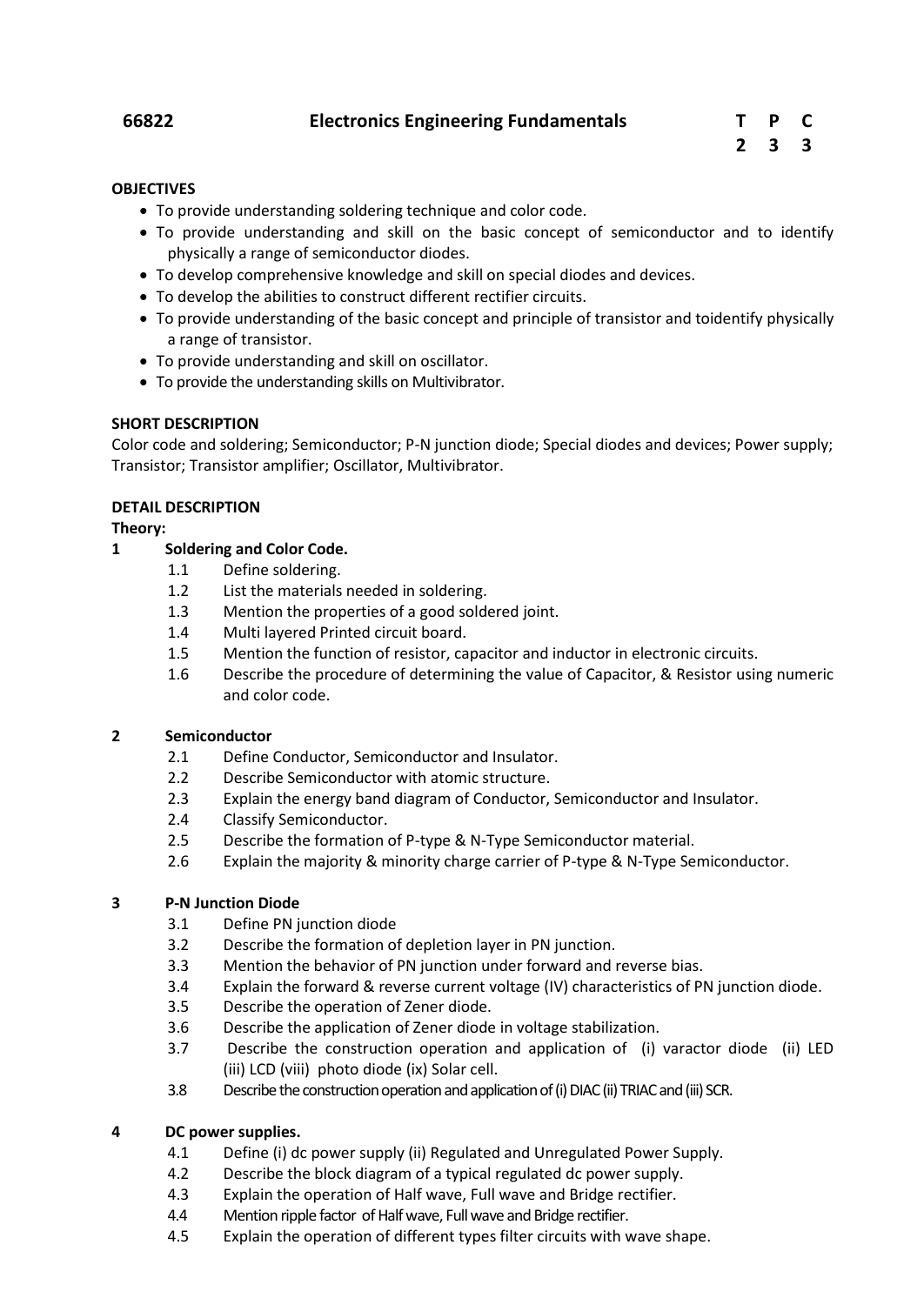# **5 Bipolar Junction Transistor (BJT)**

- 5.1 Define Transistor.
- 5.2 Describe the construction PNP and NPN Transistor.
- 5.3 State the biasing rules of BJT.
- 5.4 Explain the mechanism of current flow of PNP and NPN Transistor.
- 5.5 Draw the three basic transistor configuration circuits (CB, CC, CE).
- 5.6 Describe the characteristics of transistor in CB, CE, CC configuration.
- 5.7 Describe current amplification factor  $\alpha$ ,  $\beta$  and  $\gamma$ .
- 5.8 Establish the relation among  $\alpha$ ,  $\beta$  and  $\gamma$ .
- 5.9 Solve problem related to  $I_E$ ,  $I_C$ ,  $I_B$ ,  $\alpha$ ,  $\beta$ , and  $\gamma$ .

# **6 Transistor biasing and load line.**

- 6.1 Mention the needs for biasing of transistor
- 6.2 State the conditions for proper biasing of transistor.
- 6.3 Describe the methods of drawing load line of transistor.
- 6.4 Explain the Effect of the location of operating point on the output signal.
- 6.5 Describe the various methods of transistor biasing.

# **7 Transistor Amplifier**

- 7.1 Define (i) Amplifier (ii) Amplification and (III) Gain
- 7.2 Mention the classification of Amplifier.
- 7.3 Describe the principle of operation of a single stage common emitter (CE) Amplifier.
- 7.4 Draw DC & AC equivalent circuits of the CE amplifier circuit.
- 7.5 Explain the operation of RC coupledandtransformer coupled multistage amplifier.
- 7.6 Describe the operation of Push-Pull amplifier.

# 8 **Field-Effect Transistor(FET).**

- 8.1 Define field effect transistor(FET).
- 8.2 Mention the types of FET
- 8.3 Describe the construction and operation Junction Field Effect Transistor (JFET).
- 8.4 Explain characteristics of JFET .
- 8.5 Describe the parameters of JFET.
- 8.6 Establish the relationship among FET parameters.
- 8.7 Describe the DC biasing of JFET and its load line.
- 8.8 Describe the Construction and operation of DE and E-Only MOSFET.

# 9. **Sinusoidal Oscillators.**

- 9.1 Define feedback
- 9.2 Describe different types of feedback with block diagram.
- 9.3 Calculate the gain of amplifier with feedback (positive and negative).
- 9.4 Mention the advantages and disadvantages of negative feedback.
- 9.5 Explain the principle of operation of a oscillatory tank circuit.
- 9.6 Describe the essentials of feedback LC oscillators.
- 9.7 Explain the principle of operation of Hartly, Colpitt andWein-bridge oscillators.
- 9.8 Explain the principle of operation phase shift & crystal oscillators.

# 10. **Multivibrator circuits.**

10.1Define time base circuit.

- 10.2Mention the methods of generating time base waveform.
- 10.3Explain the generation of saw-tooth wave using charging and discharging of a capacitor.
- 10.4Understand the features of multivibrator circuits.
- 10.5State what is meant by multivibrator.

10.6Explain the operation of astable, monostable and bistable mutivibrator circuits with wave shapes. 10.7Mention the principle of operation of Schmitt trigger circuit.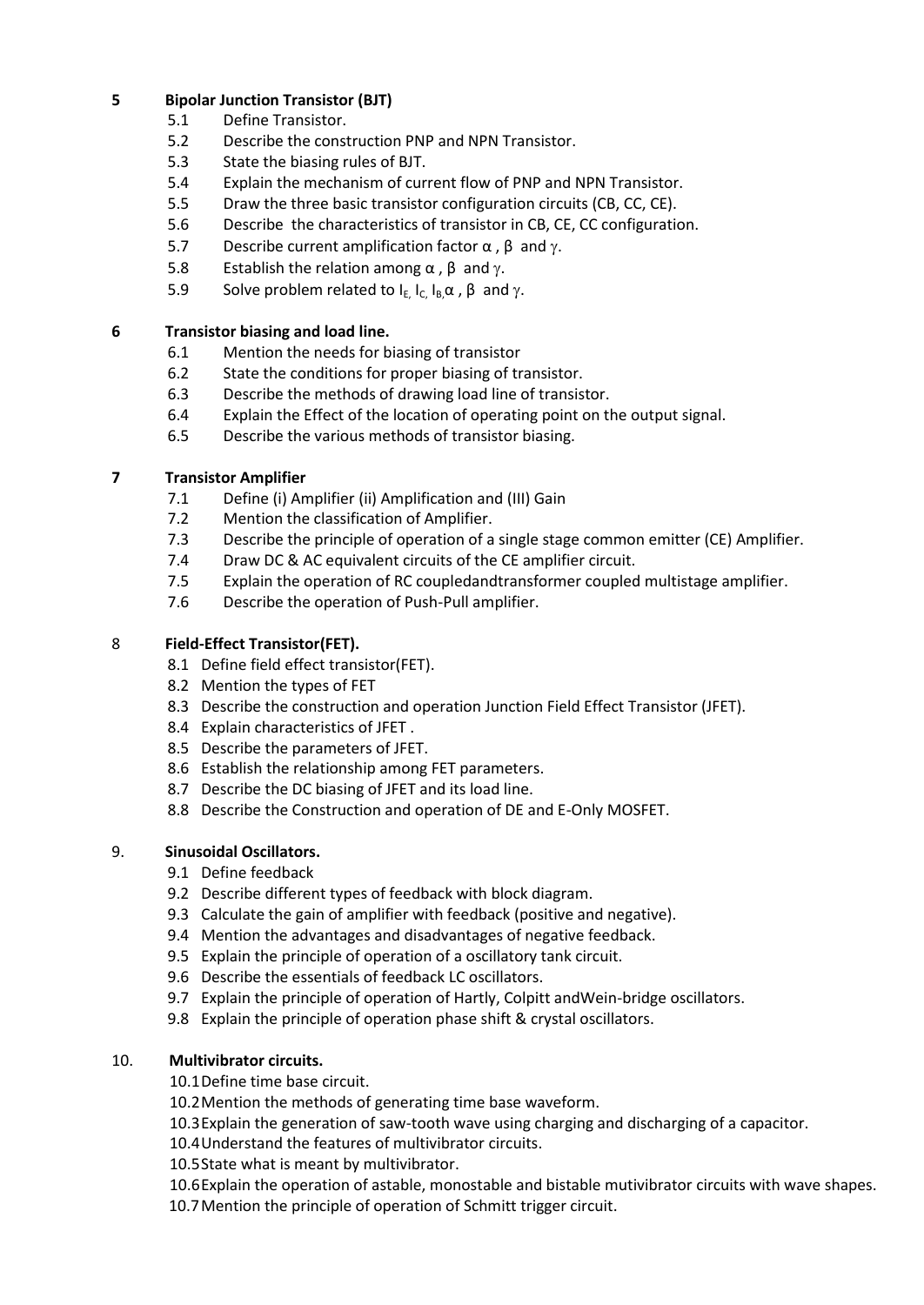# **Practical** : (Using Real component and Simulation Software)

# **1 Show skill in identifying the electronic components.**

- 1.1 Observe the electronic components board and read the manuals.
- 1.2 Identify the different types of resistors with their values, tolerance and wattage.
- 1.3 Identify the different types of potentiometers with their values, & wattage.
- 1.4 Identify the different types of capacitors with their values, dc working voltages and types.
- 1.5 Identify the different types of diodes & rectifiers with the numbers and specifications.
- 1.6 Identify the different types of transistors and thyristors with their number and specifications.
- 1.7 Identify the different types of LED's, IC's and miniature relays with their number & specification.
- 1.8 Identify different types of transformer with their specification.
- 1.9 Identify different inductors with their values & current ratings.
- 1.10 Study the printed circuit boards.
- 1.11 Sketch the symbols of components used in electronic circuits.
- 1.12 Describe the basic function of each component.
- 1.13 Write a report on above activities.

# **2 Show skill for determining the values of different resistors and capacitors with the help of color code.**

- 2.1 Select color code resistors & capacitors of different values.
- 2.2 Identify the colors and their numerical numbers.
- 2.3 Determine the value of resistors with tolerance.
- 2.4 Determine the value of capacitors and dc working voltage.
- 2.5 Write a report on above activities.

# **3 Show skill in performing soldering.**

- 3.1 Select wires (single strand and multi strand) and cut wires to required length.
- 3.2 Select soldering iron, soldering tag and soldering lead.
- 3.3 Remove wire insulation to required length.
- 3.4 Clean and tin both iron and work piece.
- 3.5 Use a tinned iron in order to transfer adequate heat to the joint.
- 3.6 Joint two singles& multi stranded wires mechanically and solder.

# **4 Show skill in soldering & de-soldering of electronic components and wires to the other components and circuit boards.**

- 4.1 Select electronic components, wires and PCB.
- 4.2 Determine the rating of the soldering iron suitable for the work piece.
- 4.3 Clean and tin both iron & work piece.
- 4.4 Feed new soldering materials to the tinned and heated joint, in order to produce a correctly soldering.
- 4.5 Check the quality of soldering.
- 4.6 Clean and tin iron and de-solder the joint and components.
- 4.7 Use solder suckers and solder braid for de-soldering.
- 4.8 Write a report on the Job.

# **5 Show skill in checking the semi-conductor diode.**

- 5.1 Collect a range of semi-conductor diodes and manufactures literature.
- 5.2 Select the digital multi-meter and set the selector switch to ohm range.
- 5.3 Determine the specification of semi-conductor diode.
- 5.4 Compare the determined specification with that of manufactures literature.
- 5.5 Measure forward & reverse resistances of the diode.
- 5.6 Identify p and p side of the diode.
- 5.7 Determine the condition of the diode.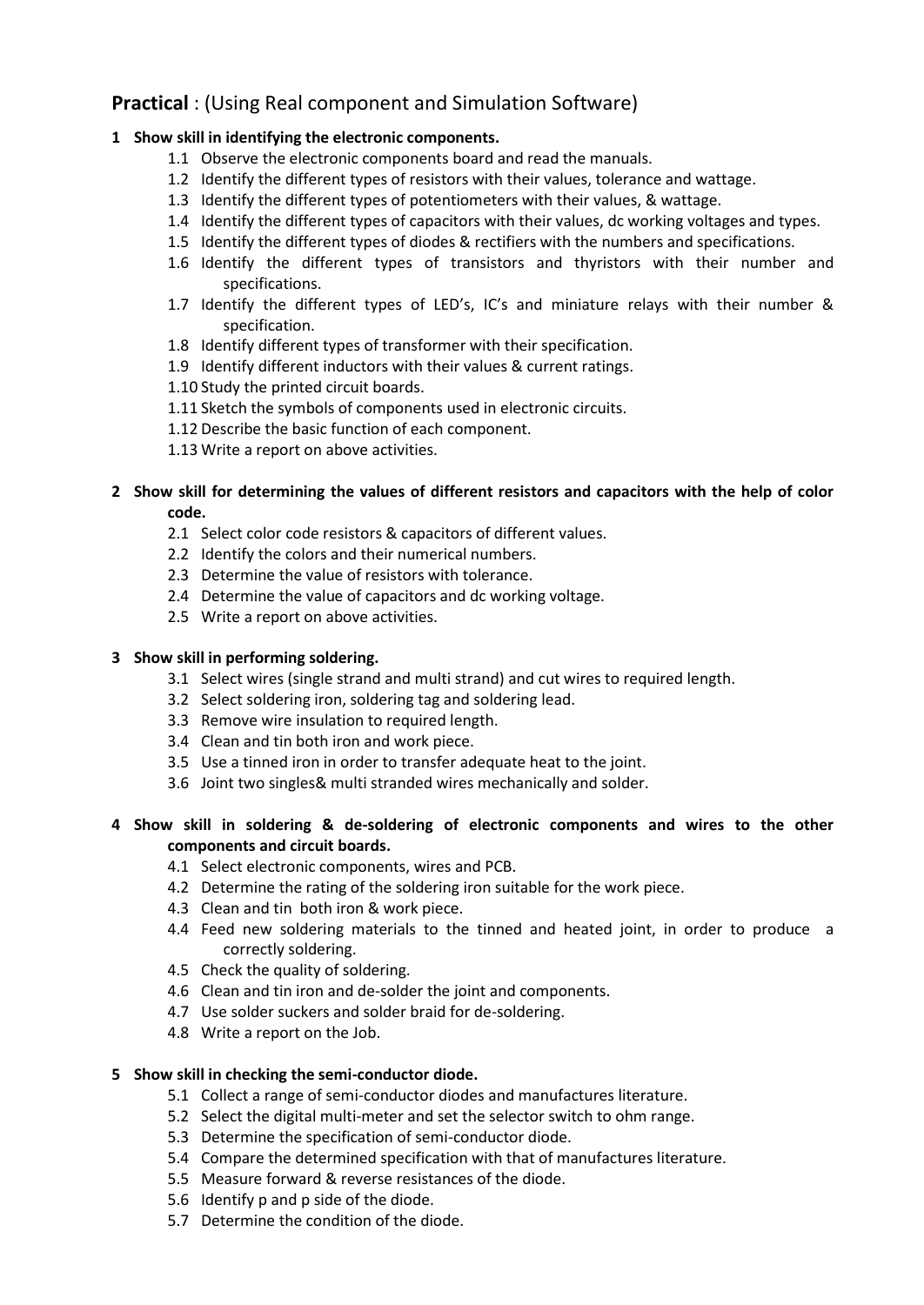# **6 Show skill in sketching forward and reverse characteristics curves of a semiconductor diode.**

- 6.1 Select meter, power supply, components and materials.
- 6.2 Complete circuit according to circuit diagram for forward bias.
- 6.3 Check all connections.
- 6.4 Measure forward bias and corresponding forward current.
- 6.5 Record results in tabular form.
- 6.6 Connect circuit according to circuit diagram of reverse bias.
- 6.7 Measure reverse bias and corresponding reverse current.
- 6.8 Record results in tabular form.
- 6.9 Sketch the curves form data.

# **7 Show skill in sketching waves of half wave rectifier circuit.**

- 7.1 Select meter, component, oscilloscope and materials.
- 7.2 Complete circuit of a half wave rectifier according to circuit diagram.
- 7.3 Check the circuit before operation.
- 7.4 Measure the input and output voltage and observe wave shapes in the oscilloscope.
- 7.5 Sketch the output voltage wave shape.

# **8 Show skill in sketching waves of full wave center tapped rectifier circuit.**

- 8.1 Select meter, component, oscilloscope and materials.
- 8.2 Complete a full wave rectifier circuit according to circuit diagram.
- 8.3 Check the circuit supply & polarity of supply.
- 8.4 Measure the input & output voltages and observe wave shapes in the oscilloscope.
- 8.5 Sketch the output voltage wave shape.
- 8.6 Compare the result with half-wave rectifier circuit.

# **9 Show skill in constructing full wave bridge rectifier.**

- 9.1 Select meter, component, oscilloscope and materials.
- 9.2 Build the circuit according to the circuit diagram.
- 9.3 Check the circuit.
- 9.4 Measure the input and output voltage.
- 9.5 Observe wave shape.
- 9.6 Compare the result with other rectifiers.

# **10 Show skill in identifying the terminals of bipolar junction transistor.**

- 10.1 Select pnp & npn bipolar junction transistors.
- 10.2 Take AVO meter and manufacture's literature of transistor.
- 10.3 Identify transistor legs.
- 10.4 Measure base-emitter, base-collector, forward and reverse resistance.
- 10.5 Determine the specifications with help of manufacturer's literatures.
- 10.6 Identify pnp & npn transistor.

# **11 Show skill in determining input and output characteristics of a transistor in common emitter connection.**

11.1 Select component, AVO meters, circuit board and required materials.

11.2 Construct the circuit.

- 11.3 Adjust the biasing voltage to appropriate point.
- 11.4 Record input and output voltage and current.
- 11.5 Plot the curve with recorded data.

# **12 Show skill in measuring operating points (VCE and IC) for Transistor circuit.**

- 12.1 Select a fixed bias transistor circuit materials.
- 12.2 Select required equipment.
- 12.3 Prepare the circuit.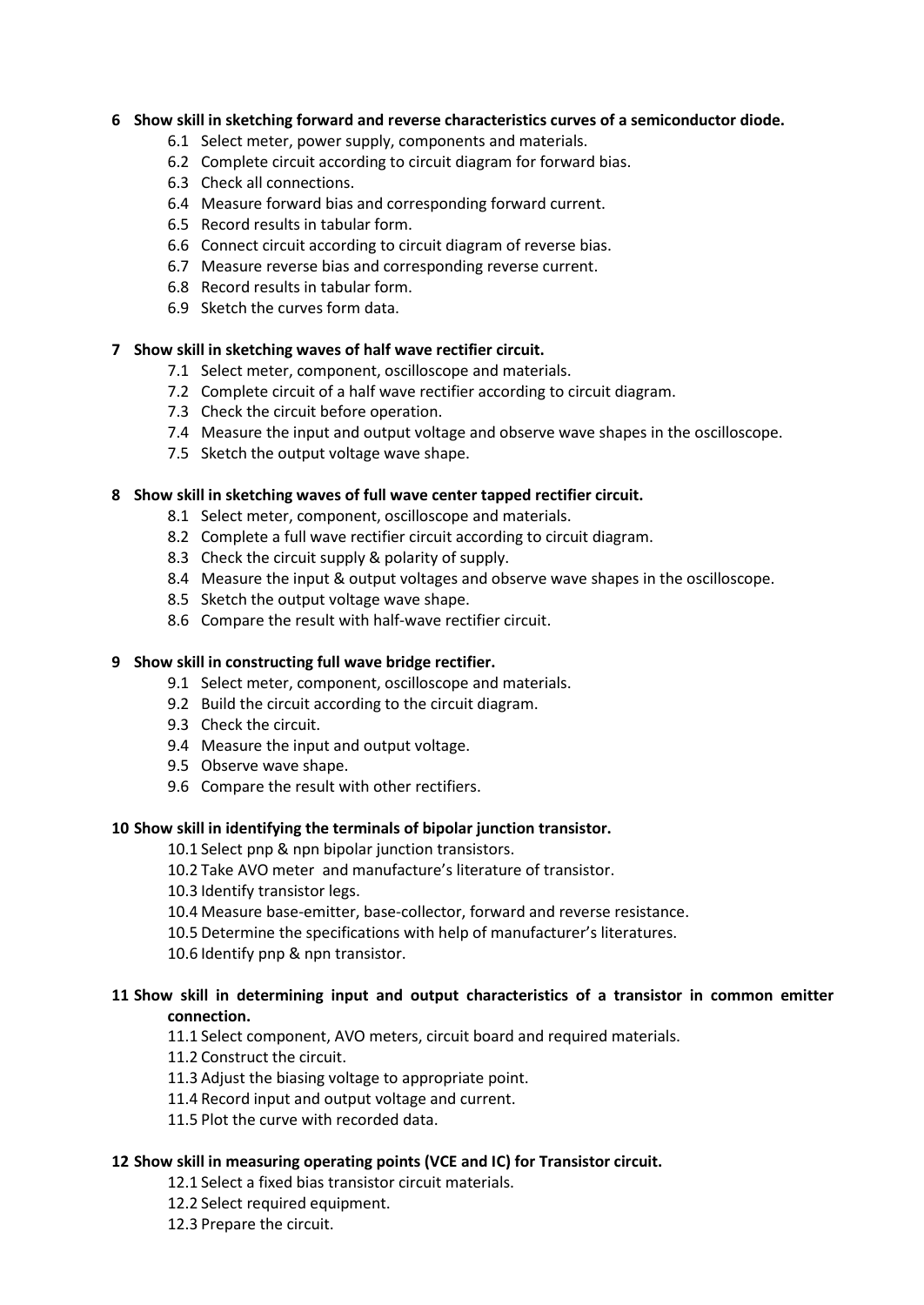12.4 Check the connections

12.5Adjust the circuit**.**

# **13.Demonstrate the operation of a Hartly, Colpitt and R-C oscillator.**

13.1 Draw the circuit diagram.

13.2 Select tools, equipment and materials.

13.3 Connect the circuit diagram.

13.4 Check and energize the circuit.

13.5 Observe the output for different frequencies

# **14.Study the operation of a transistor astable, monostable& bi-stable multivibrator circuit. Select an experiment circuit.**

14.1 Select the required tools and materials.

14.1 Build up the circuit as per diagram.

14.1 Switch on the power supply.

14.1 Switch on the trigger signal.

14.1 Observe the wave shapes at each collector & base of the transistor

# **REFERENCE BOOKS :**

1. A Text Book of Applied Electronics - R.S. SEDHA

2. Principles of Electronics - V. K. Mehta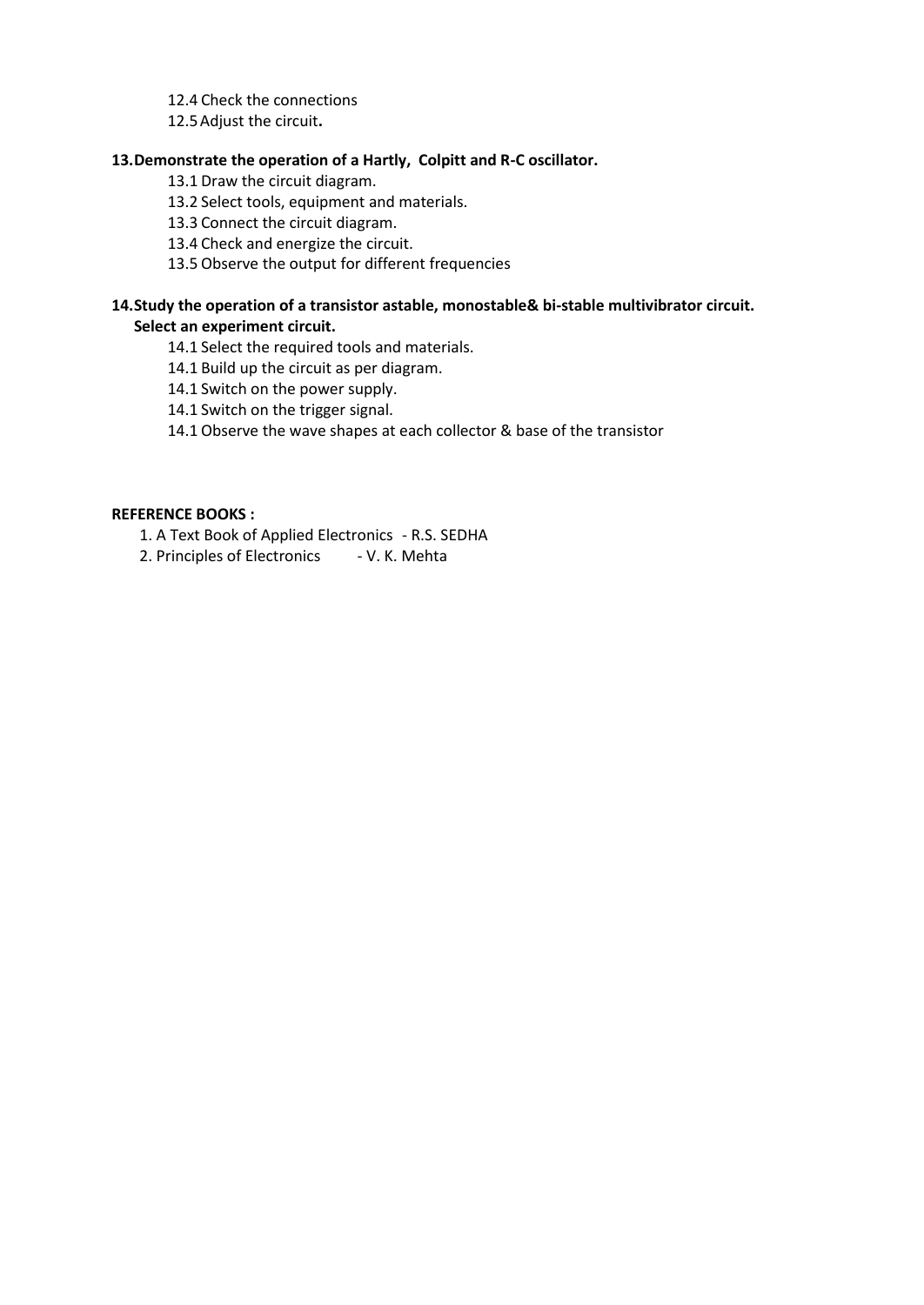# **OBJECTIVES**

# **SHORT DESCRIPTION**

# **DETAIL DESCRIPTION**

# **1. Operate a personal Computer**

# **1.1 Start up a Computer**

- 1.1.1 *Peripherals* are checked and connected with system unit
- 1.1.2 Power cords / adapter are connected properly with computer and power outlets socket
- 1.1.3 Computer is switched on gently.
- 1.1.4 PC *desktop / GUI settings* are arranged and customized as per requirement.

# **1.2 Operate Computer**

- 1.2.1 Files and folders are created.
- 1.2.2 Files and folders are *manipulated* as per requirement.
- 1.2.3 Properties of files and folders are viewed and searched.
- 1.2.4 Control panel settings are practiced.
- 1.2.5 *Memory devices* are formatted as per requirement.

# **1.3 Shutdown computer**

- 1.3.1 unsaved file and folders are closed
- 1.3.2 Open software is closed and hardware devices are switched off.
- 1.3.3 Computer is switched off gently.
- 1.3.4 Power at the respective power outlets is switched off.

# **2. Type text and documents in English and Bangla.**

# **2.1 Install the Typing Tutor software**

- 2.1.1 Required *Hardware* and *software* are ready to use.
- 2.1.2 Typing tutor software are collected and selected
- 2.1.3 English Typing tutor software is installed.
- 2.1.4 Specialized Bangla Typing tutor software is installed.

# **2.2 Practice text typing in English and Bangla**

- 2.2.1 Typing tutor software is started.
- 2.2.2 English Home key drilling are practiced systematically
- 2.2.3 Intermediate level typing speed(25 cps) are achieved.
- 2.2.4 Specialized Bangla Typing tutor / software are installed.
- 2.2.5 Bangla Home key typing are practiced systematically
- 2.2.6 Text documents are typed repeatedly for increasing typing speed.

# **2.3 Type documents**

- 2.3.1 *Word processor* is started.
- 2.3.2 Text document are typed.
- 2.3.3 Intermediate level typing speed (30 cps) in English and ( 20 cps) in Bangla are achieved.

# **3. Operate Word Processing Application**

- 3.1 **Create documents**:
	- 3.1.1 Word-processing application are opened.
- 3.1.2 *Documents* are created.
- 3.1.3 Data are added according to information requirements.
- 3.1.4 Document templates Used as required.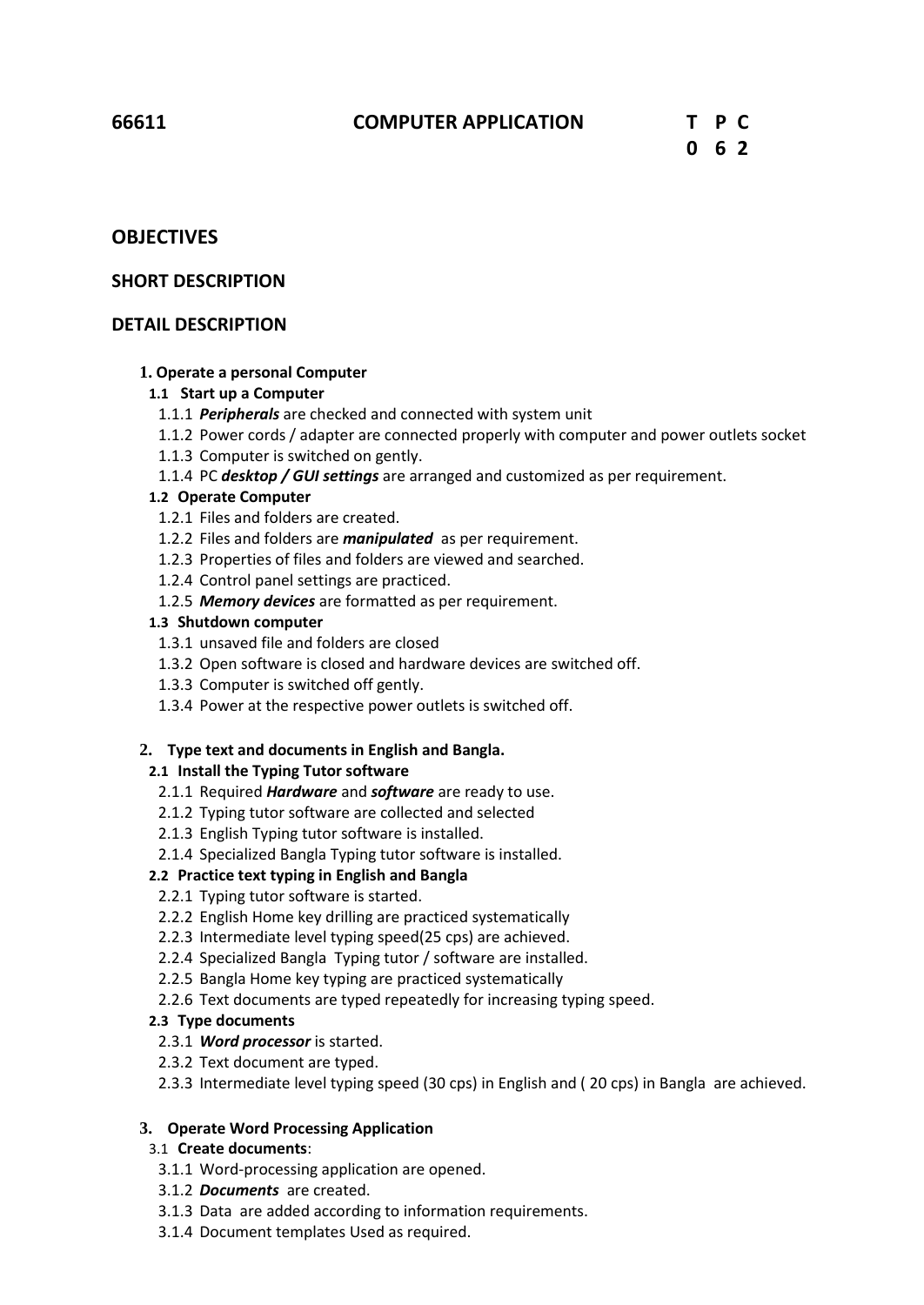- 3.1.5 Formatting tools are used when creating the document.
- 3.1.6 Documents are Saved to directory.

# **3.2 Customize basic settings to meet page layout conventions:**

- 3.2.1 Adjust page layout to meet information requirements
- 3.2.2 Open and view different toolbars
- 3.2.3 Change *font format* to suit the purpose of the document
- 3.2.4 Change alignment and line spacing according to document information requirements
- 3.2.5 Modify margins to suit the purpose of the document
- 3.2.6 Open and switch between several documents

# **3.3 Format documents**

- 3.3.1 Use formatting features and styles as required.
- 3.3.2 Highlight and copy text from another area in the document or from another active document
- 3.3.3 Insert headers and footers to incorporate necessary data
- 3.3.4 Save document in another *file format*
- 3.3.5 Save and close document to *a storage device.*

# **3.4 Create tables:**

- 3.4.1 Insert standard table into document
- 3.4.2 Change cells to meet information requirements
- 3.4.3 Insert and delete columns and rows as necessary
- 3.4.4 Use formatting tools according to style requirements

# **3.5 Add images:**

- 3.5.1 Insert appropriate *images* into document and customize as necessary
- 3.5.2 Position and resize images to meet document formatting needs

# **3.6 Print information and Shutdown computer:**

- 3.6.1 P*rinter* is connected with computer and power outlet properly.
- 3.6.2 Power is switched on at both the power outlet and printer.
- 3.6.3 Printer is installed and added.
- 3.6.4 Correct printer settings are selected and document is printed.
- 3.6.5 Print from the printer spool is viewed or cancelled and
- 3.6.6 Unsaved data is saved as per requirements.
- 3.6.7 Open software is closed and computer hardware devices are shut downed.
- 3.6.8 Power at the respective power outlets is switched off.

# **4. Operate Spreadsheet application**

# **4.1 Create spreadsheets**

- 4.1.1 Open spreadsheet application,
- 4.1.2 create spreadsheet files and enter numbers, text and symbols into cells according to information requirements
- 4.1.3 Enter *simple formulas and functions* using cell referencing where required
- 4.1.4 Correct formulas when error messages occur
- 4.1.5 Use a range of common tools during spreadsheet development
- 4.1.6 Edit columns and rows within the spreadsheet
- 4.1.7 Use the auto-fill function to increment data where required
- 4.1.8 Save spreadsheet to directory or folder

# **4.2 Customize basic settings:**

- 4.2.1 Adjust page layout to meet user requirements or special needs
- 4.2.2 Open and view different toolbars
- 4.2.3 Change font settings so that they are appropriate for the purpose of the document
- 4.2.4 Change *alignment* options and line spacing according to spreadsheet *formatting features*
- 4.2.5 *Format* cell to display different styles as required
- 4.2.6 Modify margin sizes to suit the purpose of the spreadsheets
- 4.2.7 View multiple spreadsheets concurrently

# **4.3 Format spreadsheet:**

4.3.1 Use formatting features as required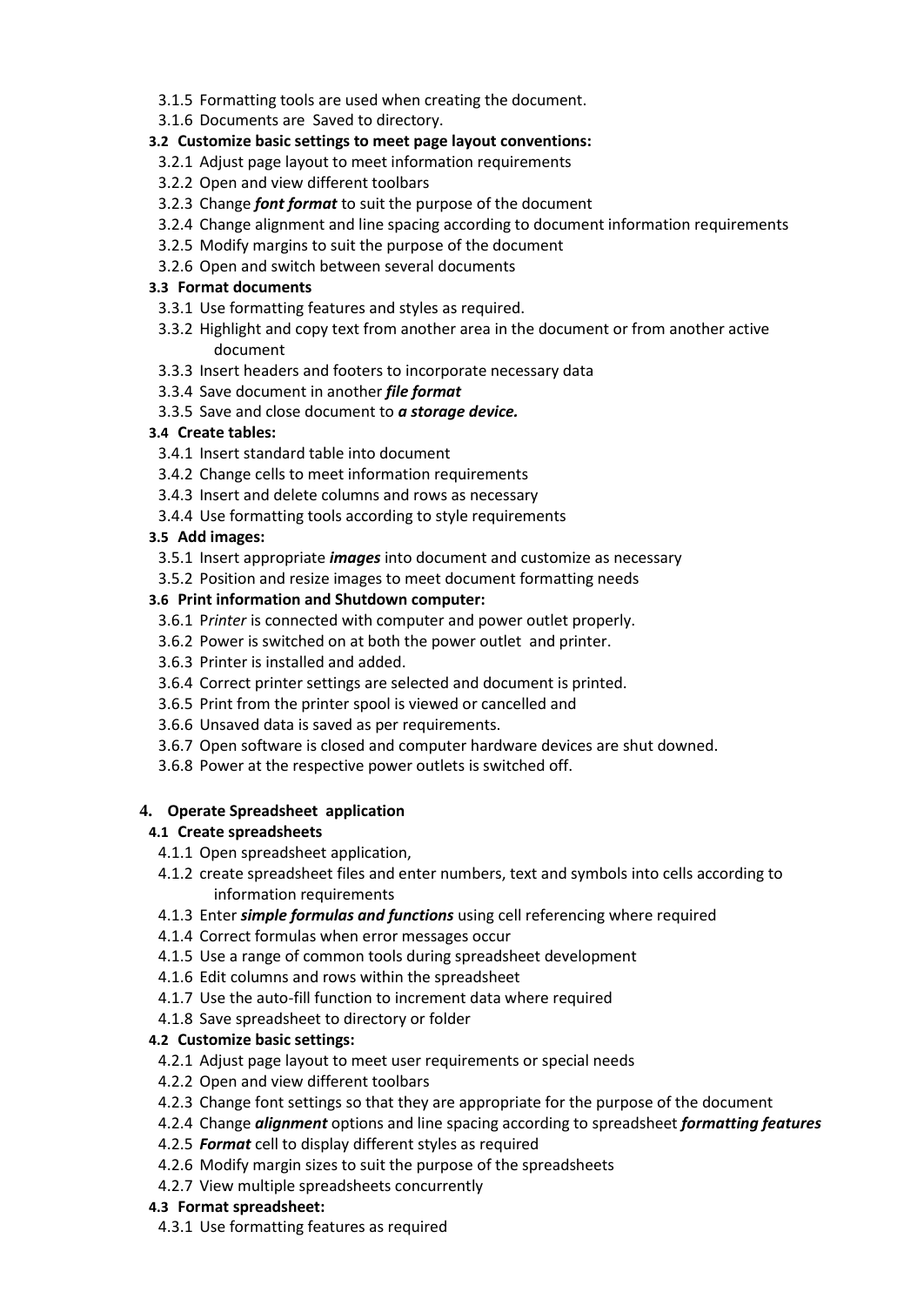- 4.3.2 Copy selected formatting features from another cell in the spreadsheet or from another active spreadsheet
- 4.3.3 Use *formatting tools* as required within the spreadsheet
- 4.3.4 Align information in a selected cell as required
- 4.3.5 Insert headers and footers using formatting features
- 4.3.6 Save spreadsheet in another format
- 4.3.7 Save and close spreadsheet to *storage device*

# **4.4 Incorporate object and chart in spreadsheet:**

- 4.4.1 Import an object into an active spreadsheet
- 4.4.2 Manipulate imported *object* by using formatting features
- 4.4.3 Create a chart using selected data in the spreadsheet
- 4.4.4 Display selected data in a different chart
- 4.4.5 Modify chart using formatting features

# **4.5 Create worksheets and charts**

- 4.5.1 Worksheets are created as per requirement
- 4.5.2 Data are *entered*
- 4.5.3 *Functions* are used for calculating and editing logical operation
- 4.5.4 *Sheets* are formatted as per requirement.
- 4.5.5 *Charts* are created.
- 4.5.6 Charts/ Sheets are previewed.

# **4.6 Print spreadsheet:**

- 4.6.1 Preview spreadsheet in print preview mode
- 4.6.2 Select basic printer options
- 4.6.3 Print spreadsheet or selected part of spreadsheet
- 4.6.4 Submit the spreadsheet to *appropriate person* for approval or feedback

# **5. Operate Presentation Package:**

# **5.1 Create presentations:**

5.1.1 Open a presentation package application and create a simple design for a presentation according to organizational requirements

- 5.1.2 Open a blank presentation and add text and graphics
- 5.1.3 Apply existing styles within a presentation
- 5.1.4 Use presentation template and slides to create a presentation
- 5.1.5 Use various *Illustrations* and *effects* in presentation
- 5.1.6 Save presentation to correct directory

# **5.2 Customize basic settings:**

- 5.2.1 Adjust display to meet user requirements
- 5.2.2 Open and view different *toolbars* to view options
- 5.2.3 Ensure *font settings* are appropriate for the purpose of the presentation
- 5.2.4 View multiple slides at once

# **5.3 Format presentation:**

- 5.3.1 Use and incorporate organizational charts, bulleted lists and modify as required
- 5.3.2 Add *objects* and manipulate to meet presentation purposes
- 5.3.3 Import *objects* and modify for presentation purposes
- 5.3.4 Modify slide layout, including text and colors to meet presentation requirements
- 5.3.5 Use *formatting tools* as required within the presentation
- 5.3.6 Duplicate slides within and/or across a presentation
- 5.3.7 Reorder the sequence of slides and/or delete slides for presentation purposes
- 5.3.8 Save presentation in another *format*
- 5.3.9 Save and close presentation to disk

# **5.4 Add slide show effects:**

- 5.4.1 Incorporate preset animation and multimedia effects into presentation as required to enhance the presentation
- 5.4.2 Add slide transition effects to presentation to ensure smooth progression though the presentation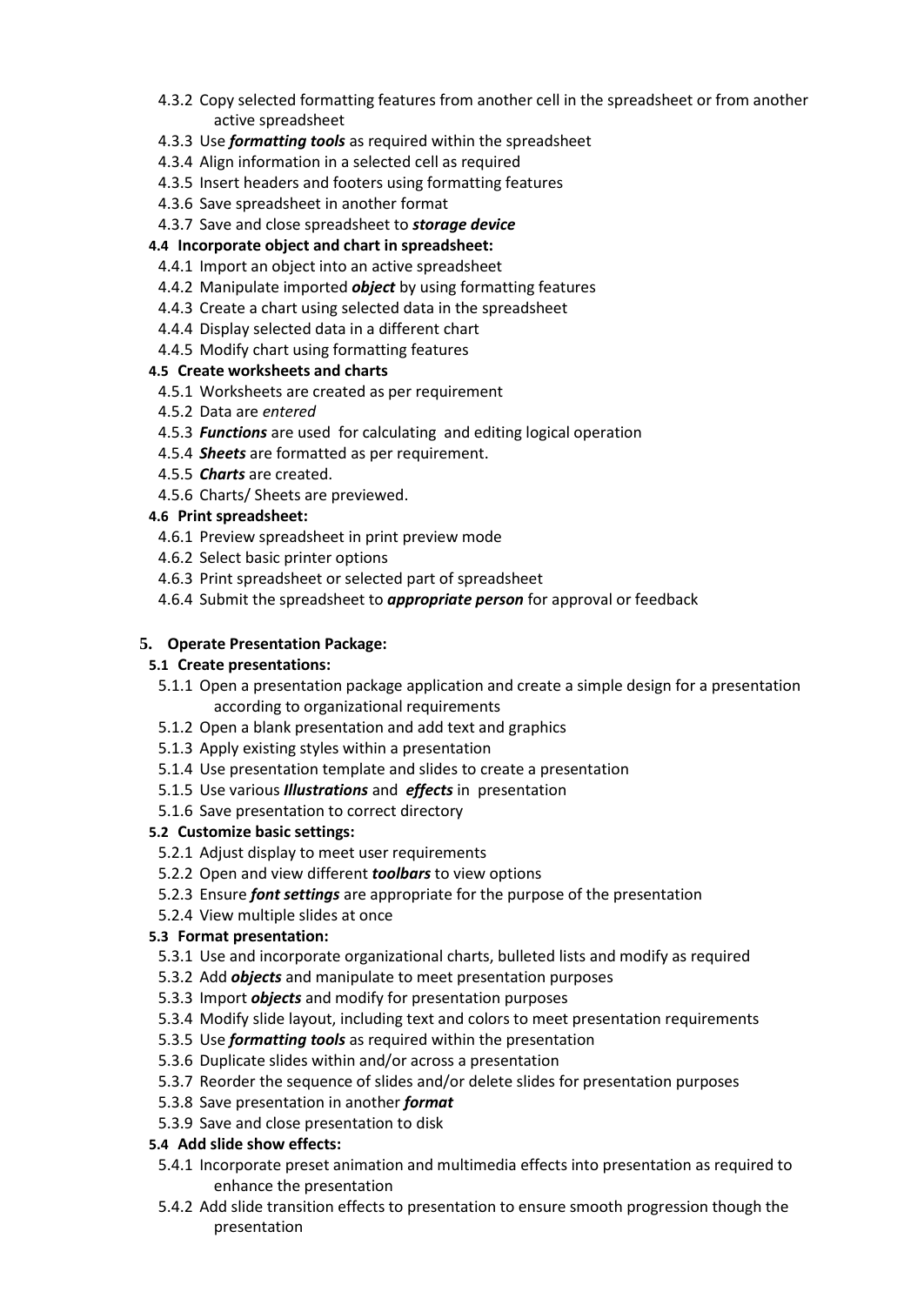- 5.4.3 Test presentation for overall impact
- 5.4.4 Use onscreen navigation tools to start and stop slide show or move between different slides as required

# **5.5 Print presentation and notes:**

- 5.5.1 Select appropriate print format for presentation
- 5.5.2 Select preferred slide orientation
- 5.5.3 Add notes and slide numbers
- 5.5.4 Preview slides and spell check before presentation
- 5.5.5 Print the selected slides and submit presentation to appropriate person for feedback

# **6. Access Information using Internet and electronic mail**

6.1 Access resources from internet

- 6.1.1 Appropriate internet *browsers* are selected and installed
- 6.1.2 Internet browser is opened and web address / URL is written/selected in /from address bar to access *information.*
- 6.1.3 *Search engines* are used to access information
- 6.1.4 Video / Information are Shared /downloaded / uploaded from / to web site/*social media.*
- 6.1.5 *Web based resources* are used.
- 6.1.6 Netiquette' (or web etiquette) principles are searched and followed

# **6.2 Use and manage Electronic mail**

- 6.2.1 *Email services* are identified and selected to create a new email address
- 6.2.2 Email account is created
- 6.2.3 Document is prepared, attached and sent to different types of recipient.
- 6.2.4 Email is read, forwarded, replied and deleted as per requirement.
- 6.2.5 Custom email folders are created and *manipulated*
- 6.2.6 Email message is printed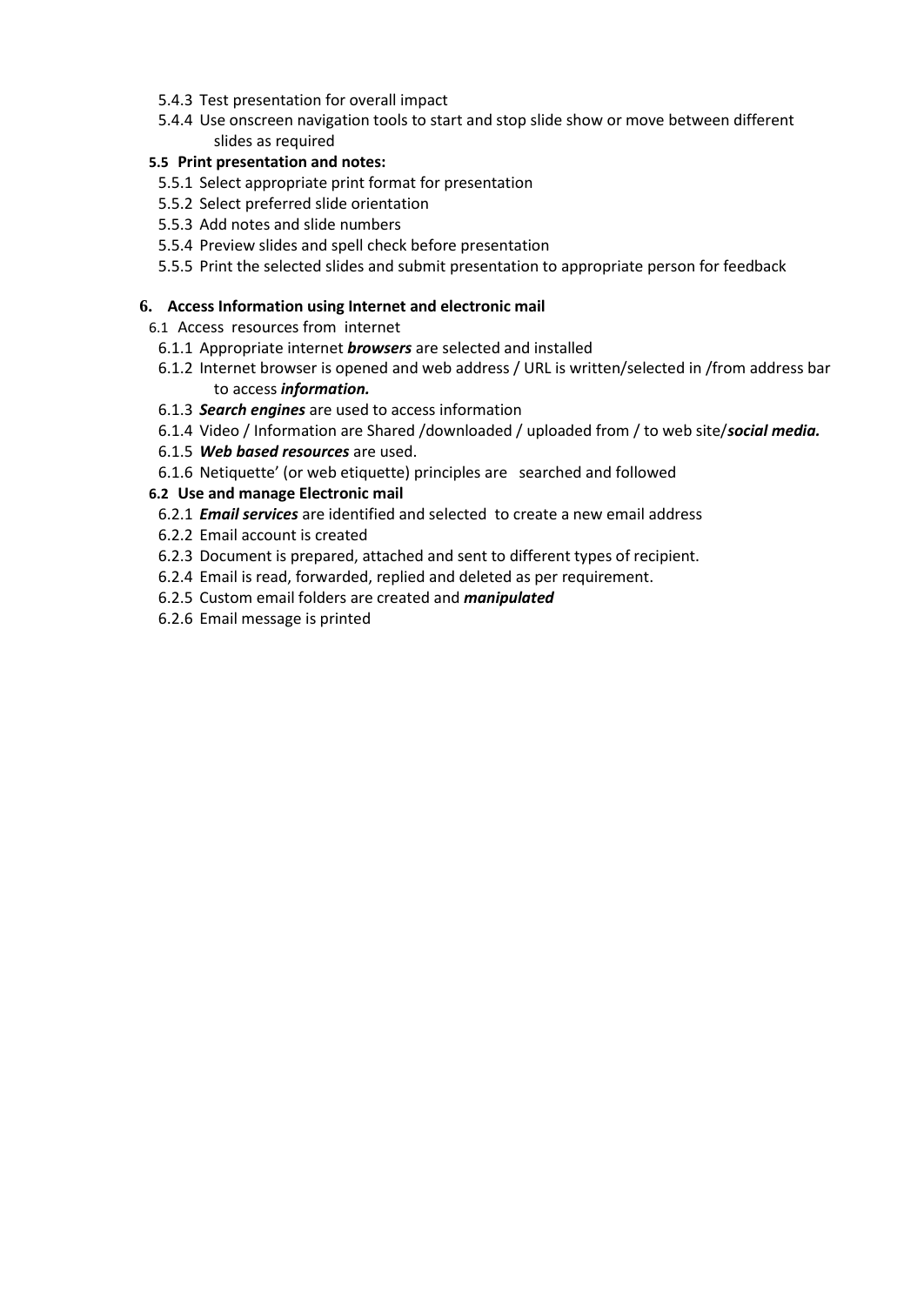#### **65931 MATHEMATICS -3 T P C**

AIMS

 To enable to calculate the areas of regular polygons, hexagons, octagon, hydraulic mean depth (HMD) of a channel, area occupied by water of circular culvert. Excavation work.

 To provide the ability to calculate volume of regular solids like pyramid frustum of pyramid, prismoid, wedge and area of curved surfaces.

To enable to use the knowledge of gradient of a straight line in finding speed, acceleration etc.

 To enable to use the knowledge of conic in finding the girder of a railway bridge, cable of a suspension bridge and maximum height of an arch.

 To make understand the basic concept and techniques of composition and resolution of vectors and computing the resultant of vectors.

#### $\bullet$  SHORT DESCRIPTION

**Menstruation :** Area of rectangles, squares, triangles, quadrilaterals, parallelograms, rhombus, trapezium, circle, sector, segment; Volume of rectangular solids, prism, parallelepiped, pyramids, cones, spheres, frustum of pyramid and cone; Area of curved surface of prism, Cylinder cone, pyramid and frustum of cone.

**Co-ordinate Geometry**: Co-ordinates of a point, locus and its equation, straight lines, circles and conic.

**Vector**: Addition and subtraction, dot and cross product.

#### **DETAIL DESCRIPTION**

#### **MENSURATION:**

#### **1 Apply the concept of area of triangle.**

- 1.1 Find the area of triangle in the form,
	- i)  $A = \frac{\sqrt{3}}{4} a^2$ 4  $\frac{3}{5}$  a<sup>2</sup>, a = length of a side of equilateral triangle.
	- ii) A= 4  $\frac{c}{4} \sqrt{4a^2-c^2}$ , where a = length of equal sides, c = third side.
	- iii)  $A=\sqrt{s}(s-a)(s-b)(s-c)$ , where a, b, c = length of the sides of a triangle and 2s is the perimeter of the triangle.
- 1.2 Use formula in 1.1 to solve problems.

#### **2 Apply the concept of finding areas of quadrilateral & Parallelogram & finding areas of rhombus & trapezium.**

- 2.1 Define quadrilateral & Parallelogram.
- 2.2 Find the areas of quadrilateral when off sets are given.
- 2.3 Find the areas of a parallelogram.<br>2.4 Solve problems using above formu
- Solve problems using above formulae.
- 2.5 Define rhombus & trapezium.
- 2.6 Find the areas of rhombus when the diagonals are given.
- 2.7 Find the areas of trapezium in terms of its parallel sides and the perpendicular distance between them.
- 2.8 Solve problems related to rhombus & trapezium.

#### **3 Apply the concept of finding areas of regular polygon.**

- 3.1 Define a regular polygon.
- 3.2 Find the area of a regular polygon of n sides, when
	- i) The length of one side and the radius of inscribed circle are given.
	- ii) The length of one side and the radius of circumscribed circle are given.
- 3.3 Find the area of a regular.
- a) Hexagon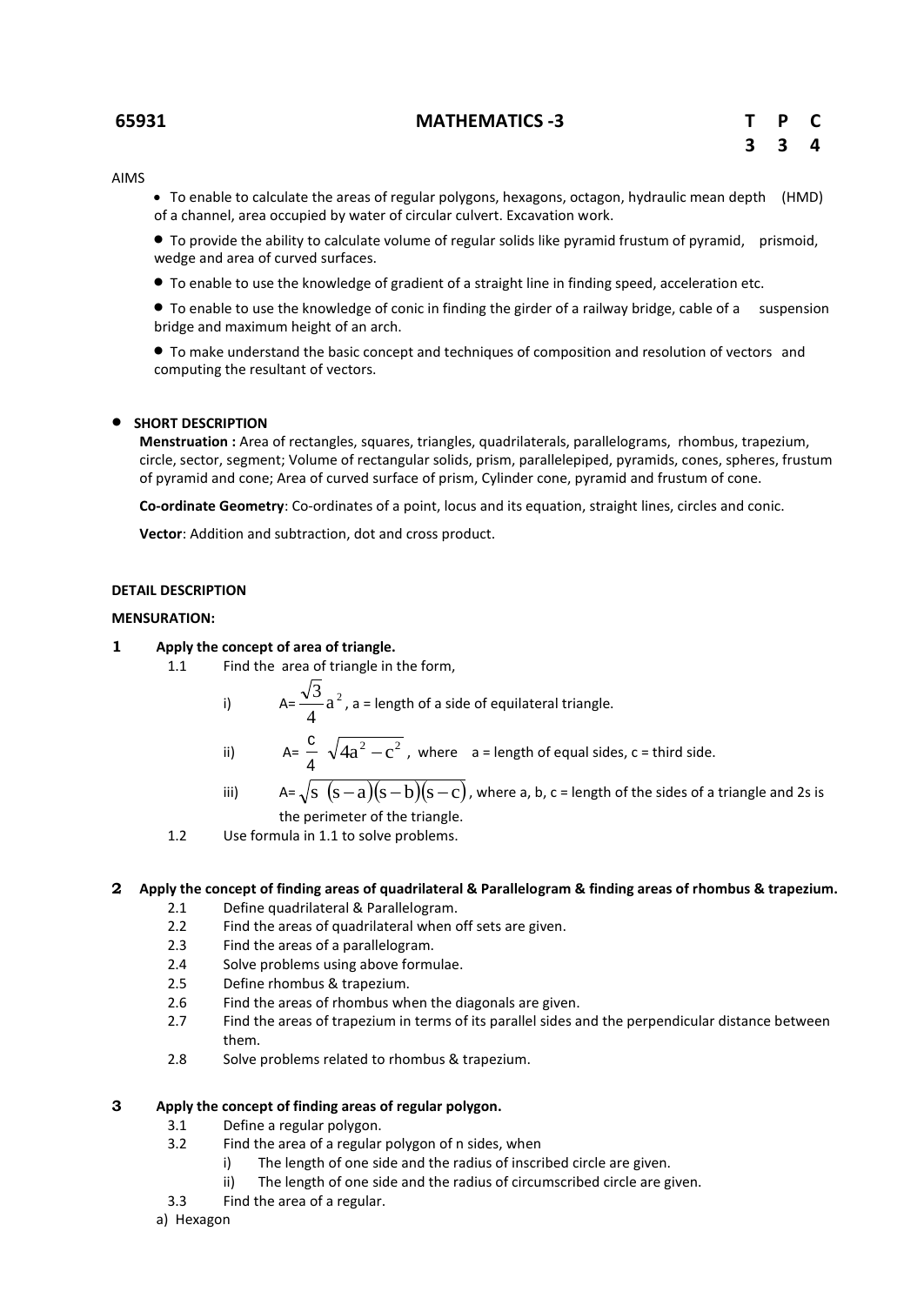- b) Octagon when length of side is given.
- 3.4 Solve problems of the followings types: A hexagonal polygon 6 m length of each side has a 20 cm width road surrounded the polygon. Find the area of the road.

# **4 Understand areas of circle, sector and segment.**

- 4.1 Define circle, circumference, sector and segment.
- 4.2 Find the circumference and area of a circle when its radius is given.
- 4.3 Find the area of sector and segment of a circle.
- 4.4 Solve problems related to the above formulae.

# **5 Apply the concept of volume of a rectangular solid.**

- 5.1 Define rectangular solid and a cube.
- 5.2 Find geometrically the volume of a rectangular solid when its length, breadth and height are given.
- 5.3 Find the volume and diagonal of a cube when side is given.
- 5.4 Solve problems with the help of 6.2 & 6.3.

#### **6 Apply the concept of surface area, volume of a prism, parallelepiped and cylinder.**

- 6.1 Define a prism, parallelepiped and a cylinder.
- 6.2 Explain the formulae for areas of curved surfaces of prism, parallelepiped and cylinder.
- 6.3 Explain the formulae for volume of prism, parallelepiped and cylinder when base and height are given.
- 6.4 Solve problems related to 7.2, 7.3.

#### **7 Apply the concept of the surface area, volume of pyramid, cone and sphere.**

- 7.1 Define pyramid, cone and sphere.
- 7.2 Explain the formula for areas of curved surfaces of pyramid, cone and sphere.
- 7.3 Explain the formula for volumes of pyramid, cone and sphere.
- 7.4 Solve problems related to 8.2, 8.3.

# **CO-ORDINATE GEOMETRY**

# **8 Apply the concept of co-ordinates to find lengths and areas.**

- 8.1 Explain the co-ordinates of a point.
- 8.2 State different types of co-ordinates of a point.
- 8.3 Find the distance between two points  $(x_1, y_1)$  and  $(x_2, y_2)$ .
- 8.4 Find the co-ordinates of a point which divides the straight line joining two points in certain ratio.
- 8.5 Find the area of a triangle whose vertices are given.
- 8.6 Solve problems related to co-ordinates of points and distance formula.

#### **9 Apply the concept of locus & the equation of straight lines in calculating various Parameter.**

- 9.1 Define locus of a point.
- 9.2 Find the locus of a point.
- 9.3 Solve problems for finding locus of a point under certain conditions.
- 9.4 Describe the Equation  $x=a$  and  $y=b$  and slope of a straight line.
- 9.5 Find the slope of a straight line passing through two point  $(x_1, y_1)$  and  $(x_2, y_2)$ .<br>9.6 Find the equation of straight lines:
- Find the equation of straight lines:
	- (i) Point slope form.
	- (ii) Slope Intercept form.
	- (iii) Two points form.
	- (iv) Intercept form.
	- (v) Perpendicular form.
- 9.7 Find the point of intersection of two given straight lines.
- 9.8 Find the angle between two given straight lines.
- 9.9 Find the condition of parallelism and perpendicularity of two given straight lines.
- 9.10 Find the distances of a point from a line.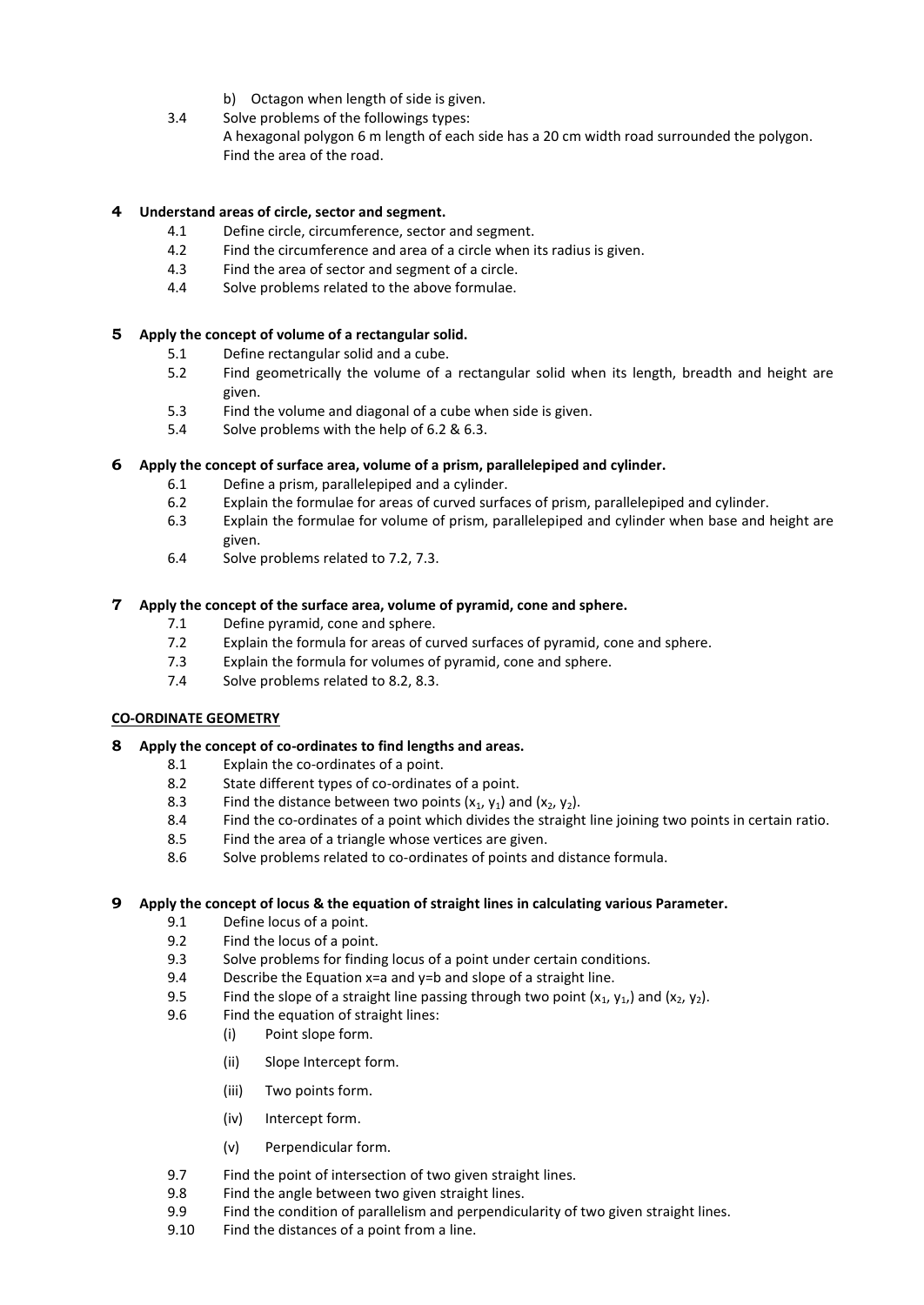#### **10 Apply the equations of circle, tangent and normal in solving problems.**

- 10.1 Define circle, center and radius.
- 10.2 Find the equation of a circle in the form:
	- (i)  $x^2 + y^2 = a^2$

(ii) 
$$
(x-h)^2 + (y-k)^2 = a^2
$$

- (iii)  $x^2 + y^2 + 2gx + 2fy + c = 0$
- 10.3 Find the equation of a circle described on the line joining  $(x_1, y_1)$  and  $(x_2, y_2)$ .
- 10.4 Define tangent and normal.
- 10.5 Find the condition that a straight line may touch a circle.
- 10.6 Find the equations of tangent and normal to a circle at any point.
- 10.7 Solve the problems related to equations of circle, tangent and normal.

#### **11 Understand conic or conic sections.**

- 11.1 Define conic, focus, Directorx and Eccentricity.
- 11.2 Find the equations of parabola, ellipse and hyperbola.
- 11.3 Solve problems related to parabola, ellipse and hyperbola.

#### **VECTOR :**

# **12 Apply the theorems of vector algebra.**

- 12.1 Define scalar and vector.
- 12.2 Explain null vector, free vector, like vector, equal vector, collinear vector, unit vector, position vector, addition and subtraction of vectors, linear combination, direction cosines and direction ratios, dependent and independent vectors, scalar fields and vector field.
- 12.3 Prove the laws of vector algebra.
- 12.4 Resolve a vector in space along three mutually perpendicular directions
- 12.5 Solve problems involving addition and subtraction of vectors.

#### **13 Apply the concept of dot product and cross product of vectors.**

- 13.1 Define dot product and cross product of vectors.
- 13.2 Interpret dot product and cross product of vector geometrically.
- 13.3 Deduce the condition of parallelism and perpendicularity of two vectors.
- 13.4 Prove the distributive law of dot product and cross product of vector.
- 13.5 Explain the scalar triple product and vector triple product.
- 13.6 Solve problems involving dot product and cross product.

#### **Reference**

| SL No | Athour                 | Title                                  | Publication             |  |
|-------|------------------------|----------------------------------------|-------------------------|--|
|       |                        |                                        |                         |  |
| 01    | G. V. Kumbhojkar       | Companian to basic Maths               | Phadke Prakashan        |  |
| 02    | Murary R Spigel        | <b>Vector &amp; Tensor Analysis</b>    | Schaum's Outline Series |  |
| 03    | Md. Abu Yousuf         | <b>Vector &amp; Tensor Analysis</b>    | <b>Mamun Brothers</b>   |  |
| 04    | Rahman & Bhattacharjee | Co-ordinate Geometry & Vector Analysis | H.L. Bhattacharjee      |  |
| 05    | Md. Nurul Islam        | <b>Higher Mathematics</b>              | Akkhar Patra Prakashani |  |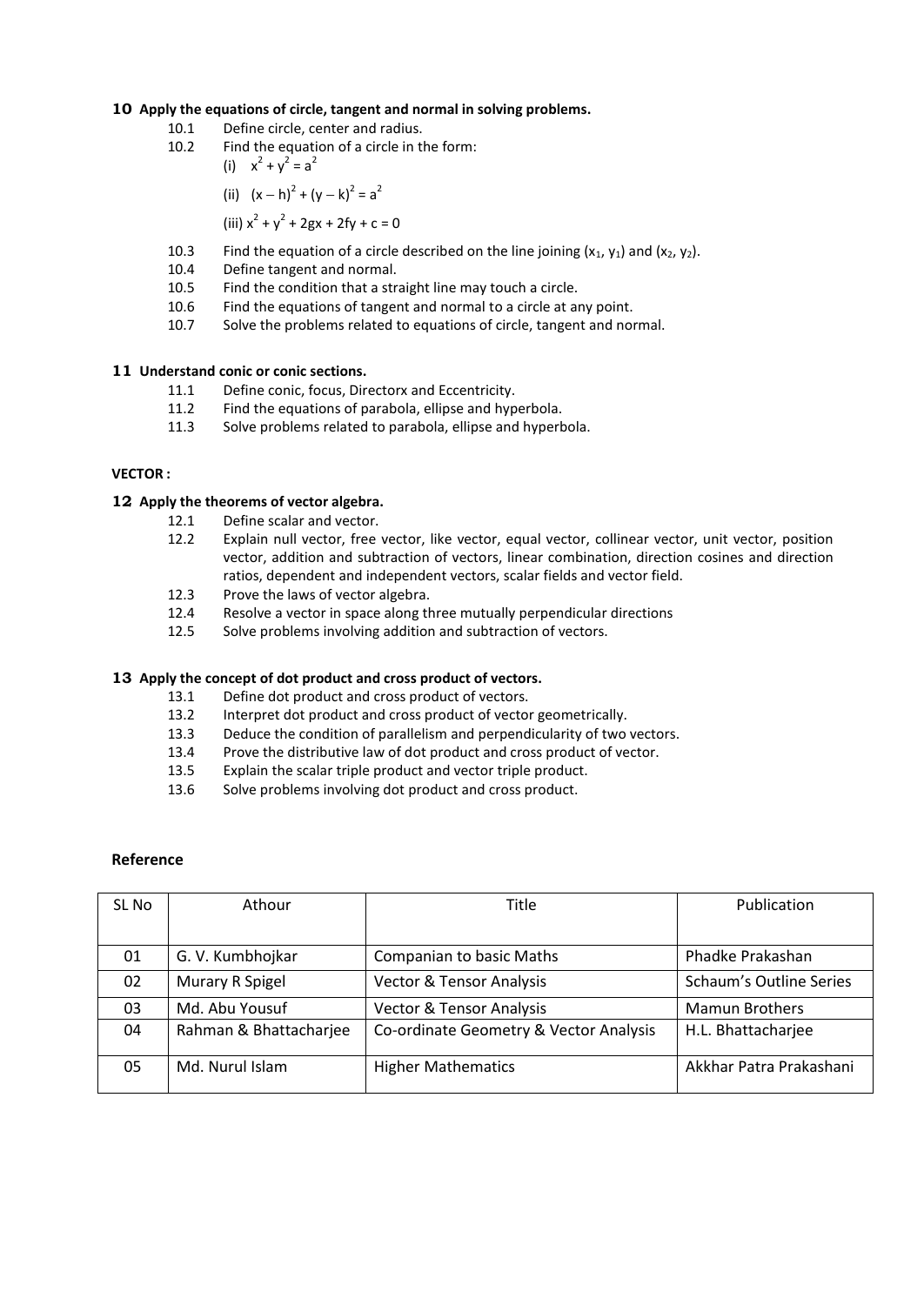| 65922 | <b>PHYSICS-2</b> | T P C |  |
|-------|------------------|-------|--|
|       |                  | 3 3 4 |  |

# **OBJECTIVES**

- To develop a foundation in scientific principles and processes for the understanding and application of technology.
- To develop an understanding of fundamental scientific concepts through investigation and experimentation.
- To provide a common base for further studies in technology and science.
- To develop the basic knowledge of modern physics.

# **SHORT DESCRIPTION**

Thermometry and Heat Capacity; Expansion of materials (effect of heat); Heat transfer; Humidity; Nature of heat and Thermodynamics; Photometry; Reflection of light; Refraction of light; Electron , photon and Radio activity; Theory of Relativity.

# **DETAIL DESCRIPTION**

# **THEORY**

## **1. THERMOMETRY AND HEAT CAPACITY**

- 1.1 Define heat and temperature.
- 1.2 Mention the units of measurement of heat and temperature.
- 1.3 Distinguish between heat and temperature.
- 1.4 Identify the range of the Celsius scale determined by the boiling point and melting point of water
- 1.5 State the construction and graduation of a mercury thermometer.
- 1.6 Define specific heat capacity, thermal capacity and water equivalent with their units.
- 1.7 Prove the total heat gained by an object is equal to the sum of the heat lost by all the surrounding objects.
- 1.8 Explain the principle of calorimetry.
- 1.9 Define various kinds of specific latent heat.
- 1.10 Determine the latent heat of fusion of ice and latent heat of vaporization of water.
- 1.11 Determine the specific heat of a solid by calorimeter.

#### **2. EFFECT OF HEAT ON DIMENSION OF MATERIALS**

- 2.1 Show that different materials change in size at different amounts with the same heat source.
- 2.2 Explain the meaning of differential expansion in bimetallic strip, thermostats, compensated pendulum etc.
- 2.3 Explain the methods of overcoming problems caused by the expansion of materials in buildings, machinery, railway lines and bridges.
- 2.4 Mention the units co-efficient of linear, superficial and cubical expansion of solids.
- 2.5 Define the co-efficient of linear, superficial and cubical expansion of solids.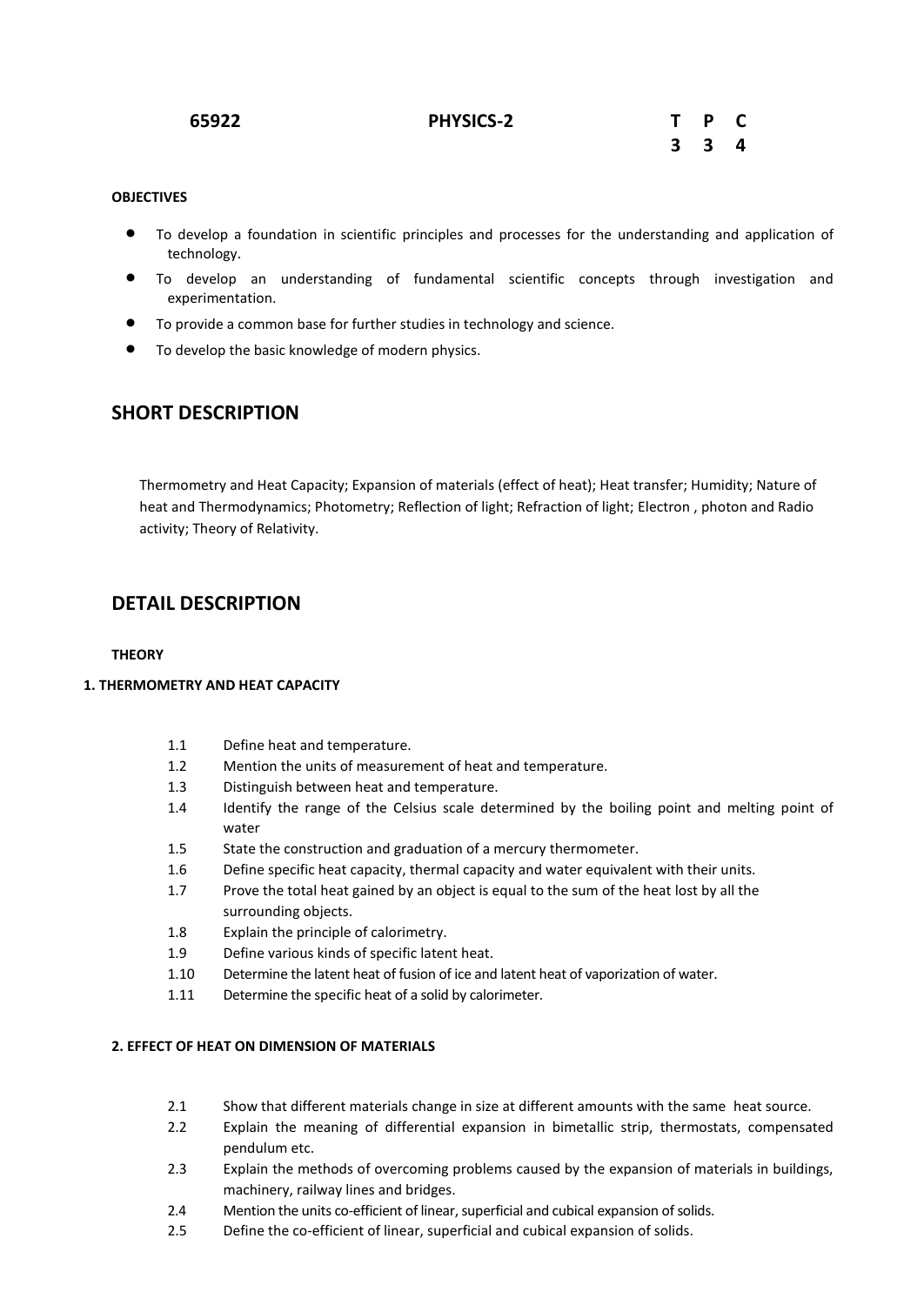- 2.6 Relation between the co-efficient of linear, superficial and cubical expansion of solids.
- 2.7 Define real and apparent expansion of liquid.
- 2.8 Relation between the real and apparent expansion of liquid.

#### **3. HEAT TRANSFER**

- 3.1 Identify the phenomena of heat transferring from hot bodies to cold bodies.
- 3.2 Explain the methods of heat transfer by conduction, convection and radiation with examples of each type of transfer.
- 3.3 Define thermal conductivity (K) and Co-efficient of thermal conductivity.
- 3.4 Find the unit and dimension of Co-efficient of thermal conductivity.
- 3.5 List the factors which determine the quantity of heat (Q) flowing through a material.
- 3.6 Show that the quantity of heat flowing through a material can be found from

$$
Q = \frac{KA(\theta_H - \theta_C)t}{d}
$$

- 3.7 State Stefan-Boltzman Law and wien's law.
- 3.8 State Newton's law of cooling.
- 3.9 Explain Green house effect.

#### **4. HUMIDITY**

- 4.1 Define Standard Temperature and Pressure.
- 4.2 Define Humidity, Absolute Humidity, Relative Humidity and Dewpoint.
- 4.3 Relation between vapour pressure and air pressure.
- 4.4 Determine Humidity by wet and dry bulb hygrometer.
- 4.5 Explain few phenomena related to hygrometry.

#### **5. NATURE OF HEAT AND THERMODYNAMICS**

- 5.1 Describe the caloric theory and kinetic theory of heat.
- 5.2 Explain the mechanical equivalent of heat.
- 5.3 State and Explain the first law of thermodynamics .
- 5.4 Explain Isothermal and adiabatic change.
- 5.5 Explain Specific heat of a gas, Molar specific heat or molar heat capacity.
- 5.6 Relate between pressure and volume of a gas in adiabatic Change i, e; $PV\gamma$ =const.
- 5.7 State and Explain Reversible process and irreversible process.
- 5.8 State & explain  $2^{nd}$  law of thermodynamics
- 5.9 Entropy: Definition, unit and significant.
- 5.10Explain Change of entropy in a reversible and irreversible process.
- 5.11Give an example of increase of entropy in irreversible process.

#### **6. PHOTOMETRY**

- 6.1 Define light, medium (transparent, translucent, opaque), luminous & non-luminous bodies, parallel, convergent & divergent of rays.
- 6.2 Show the travel of light in straight line.
- 6.3 Define photometry, luminous intensity, luminous flux, brightness and illuminating power.
- 6.4 Mention relation between luminous intensity & illuminating power.
- 6.5 Explain inverse square law of light.
- 6.6 Describe the practical uses of light waves in engineering.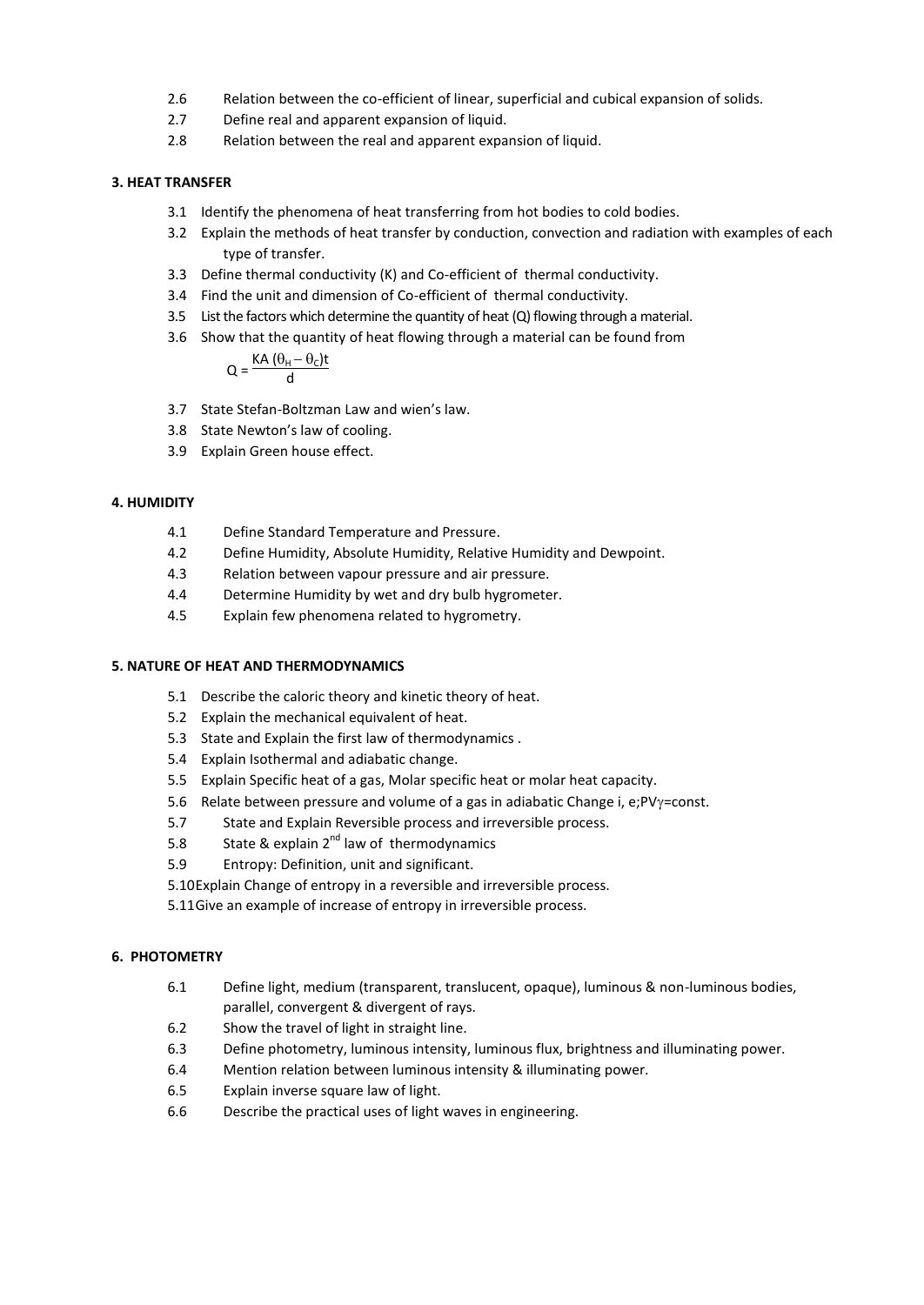#### **7. REFLECTION OF LIGHT**

- 7.1 Define mirror (plane & spherical), image (real & virtual) and magnification of images.
- 7.2 Describe the reflection of light.
- 7.3 State the laws of reflection of light.
- 7.4 Express the verification of laws of reflection.
- 7.5 Define pole, principal axis, center of curvature, radius of curvature, principal focus in case of concave & convex mirrors.
- 7.6 Find the relation between focal length & radius of curvature of a concave & convex mirror.
- 7.7 Express the general equation of concave and convex mirror.

#### **8. REFRACTION OF LIGHT**

- 8.1 Define refraction of light Give examples of refraction of light
- 8.2 State the laws of refraction and Express the verification of laws of refraction
- 8.3 Define absolute and relative refractive index and Relate absolute and relative refractive index
- 8.4 Explain the meaning of total internal reflection and critical angle and Relate total internal reflection and critical angle.
- 8.5 Give examples of total internal reflection.
- 8.6 Describe refraction of light through a prism.
- 8.7 Express the deduction of the relation between refractive index, minimum deviation and angle of the prism.
- 8.8 Define lens and mention the kinds of lens.
- 8.9 Identify and List uses of lens.
- 8.10 Express the deduction of the general equation of lens (Concave & convex).

#### **9. ELECTRON, PHOTON AND RADIO-ACTIVITY**

- 9.1 Describe Electrical conductivity of gases.
- 9.2 Describe Discharge tube.
- 9.3 Cathode ray : Definition and its properties
- 9.4 X-ray : Definition, properties & uses
- 9.5 Discuss Photo electric effect .
- 9.6 Derive Einstein's photo electric equation
- 9.7 Define and explain radio-activity.
- 9.8 Describe radio-active decay law.
- 9.9 Define half-life and mean-life of radio-active atoms.
- 9.10 Define nuclear fission and fusion.

# **10. THEORY OF RELATIVITY**

- 10.1 Define Space, time and Mass.
- 10.2 Define rest mass.
- 10.3 Express the theory of relativity.
- 10.4 Explain special theory of relativity and its fundamental postulate.
- 10.5 Mention different Kinds of theory of relativity.
- 10.6 The Relativity of Length Length contraction.
- 10.7 The Relativity of Time Time dilation.
- 10.8 Deduce Einstein's mass -energy relation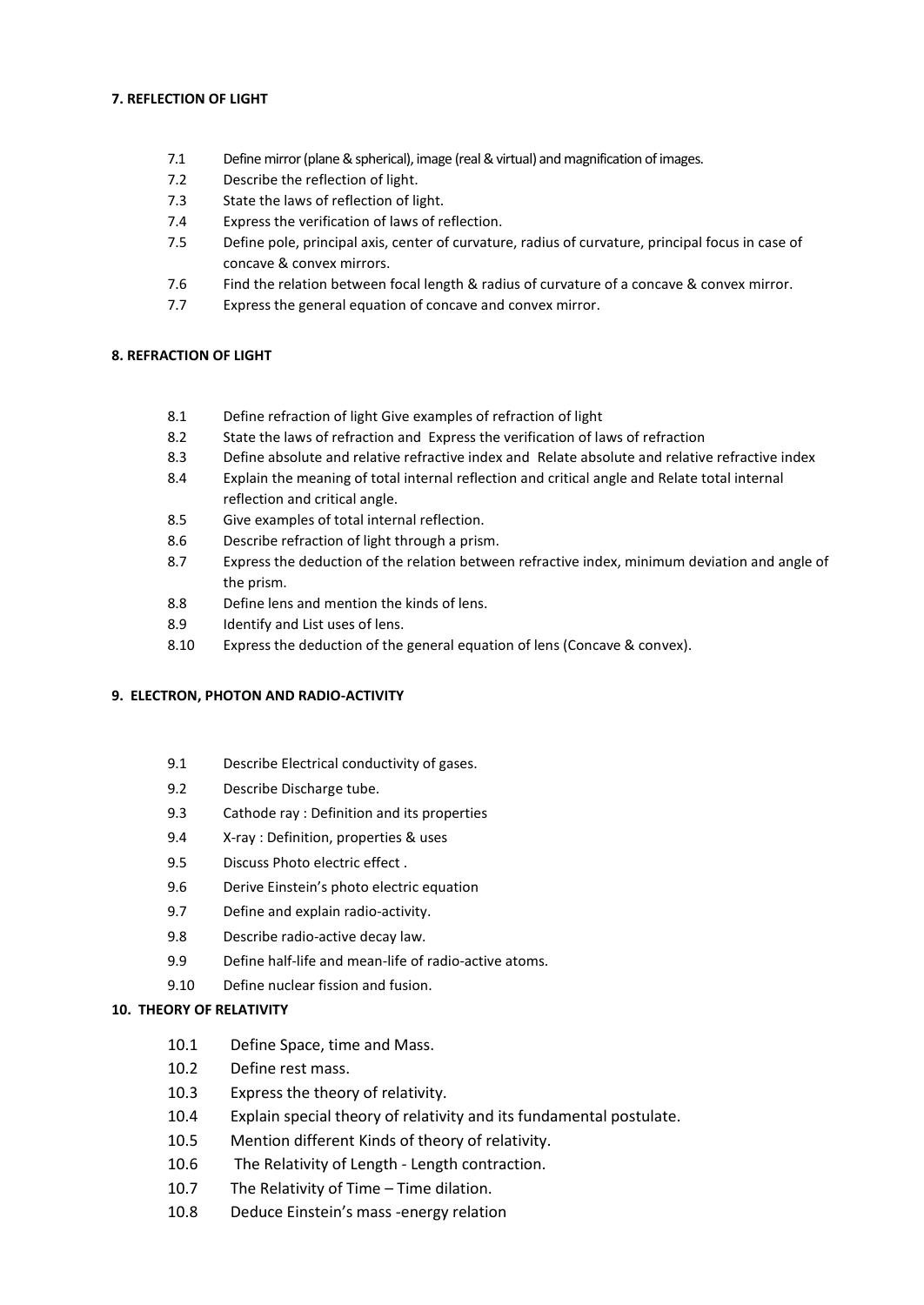#### **PRACTICAL**

- 1. Compare the operation of common thermometers.
- 2. Determine the co-efficient of linear expansion of a solid by Pullinger's apparatus.
- 3. Measure the specific heat capacity of various substances.(Brass, steel).
- 4. Determine the latent heat of fusion of ice.
- 5. Determine the water equivalent by calorimeter.
- 6. Compare the luminous intensity of two different light sources.
- 7. Verify the laws of reflection.
- 8. Find out the focal length of a concave mirror.
- 9. Determine the refractive index of a glass Slab.
- 10. Determine the angle of Minimum deviation and refractive index of a glass prism by using I-D graph.

# **REFERENCE BOOKS:**

- 1. Higher Secondary Physics Second Part by Dr. Shahjahan Tapan
- 2. A Text Book of Heat and Thermodynamics by N Subrahmanyam and Brij Lal
- 
- 
- 3. A Text Book of Optics by N Subrahmanyam and Brij Lal
- 4. Higher Secondary Physics -Second Part by Prof. Golam Hossain Pramanik
- 5. Higher Secondary Physics -Second Part by Ishak Nurfungnabi
- 6. Thermodynamics **and State Communist Communist Communist Communist Communist Communist Communist Communist Communist Communist Communist Communist Communist Communist Communist Communist Communist Communist Communist Com**
- 
-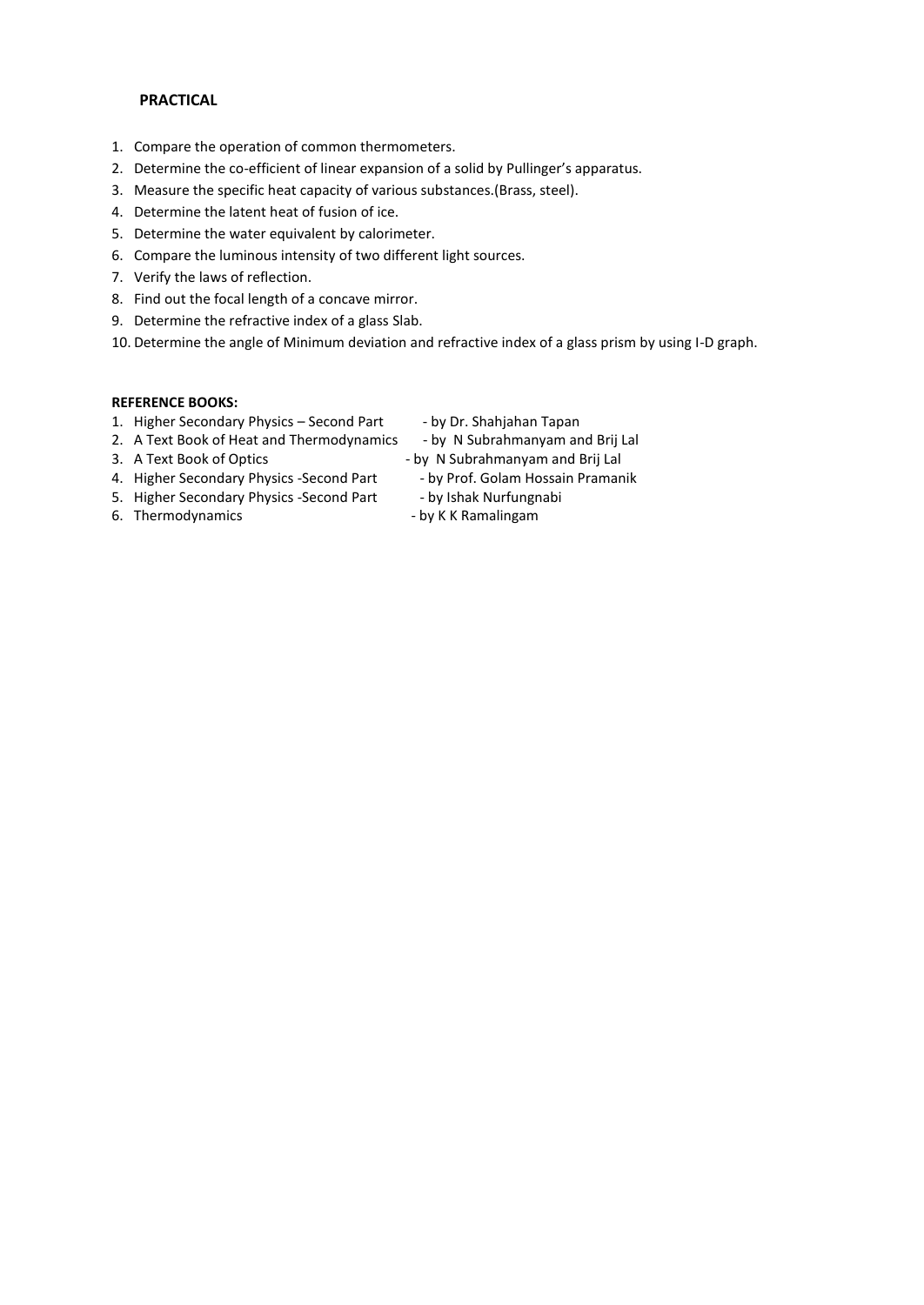# **65722 COMMUNICATIVE ENGLISH T P C**

| $\mathbf{T}$ | P                       | C              |
|--------------|-------------------------|----------------|
| 1            | $\overline{\mathbf{3}}$ | $\overline{2}$ |

# **Full Marks: 100 (Practical-50.Theoretical-50)**

#### **Introduction**

This Course Will Provide A Unique Foundation In The Basic Level For Developing Listening, Speaking, Reading And Writing Skills Into Some Of More Specialized And Advanced Capabilities Of Basic Operation In Communication.

# **Theory Part**

| Total Mark:           | : 50 |
|-----------------------|------|
| Continuous Assessment | : 20 |
| Final Exam            | : 30 |

# **Objectives:**

After The Completion of the Module, Learners Will Be Able To Develop-

 # Creative Writing Ability # Transferring Information, Ideas And Knowledge #Communicative Competence Effectively In The Workplace Situation.

# **1.Comprehension For Reading Task (Mark:10)**

(Text May Be Taken From Contemporary Journals, Editorial of News Papers Or From Online Resources)

# **Test Items:**

- 1. MCQ (Guessing Meaning from Context)
- 2. Rearranging
- 3. Gap-Filling (With Clues or Without Clues)
- 4. Answering Questions
- 5. Summarizing

# **2. Composition (Mark: 20)**

# **The Following Are The Topic Title Introduced For Writing Task:**

- 1. Introduce Formal/Informal Greeting &Farewell
- 2. Describe The Idea Of Communication & Presentation Skills
- 3. Write Paragraph On The Basis Of Comparison and Contrast
- 4. Narrate Process, Stories And Interpreted Charts, Graphs.
- 5. Write Letters to the Print and Electronic Media
- 6. Write Letters of Advice, Complaints, Inquiry, Order and Cancellation
- 6. Prepare Seven Days Weather Report.
- 7. Make An Attractive Poster For The People Giving Advice To Protect The Environment.
- 8. Prepare A Series Of Questions About Personal Information, Place Of Interest, Foods, Hobby And Employment Opportunity.
- 9. Write Dialogue On The Following Situations
	- # About Exchanging Views With A Person And Introducing One Narrating Daily Activities
	- # Meeting At The Train Station & Asking Question About The Departure And Arrival Of The Train
- To The Station Manager
	- # Meeting at The Airport And Asking The Flight Schedule
	- # Getting To The Hotel And Asking For A Reservation
	- # Social Language for Telephonic Conversation
	- # Talking About the Weather, Trips & Sight Seeing
	- # Asking Permission and Making Request.
	- # Talking About Office and Office Manner
	- # Talking About Etiquette and Manner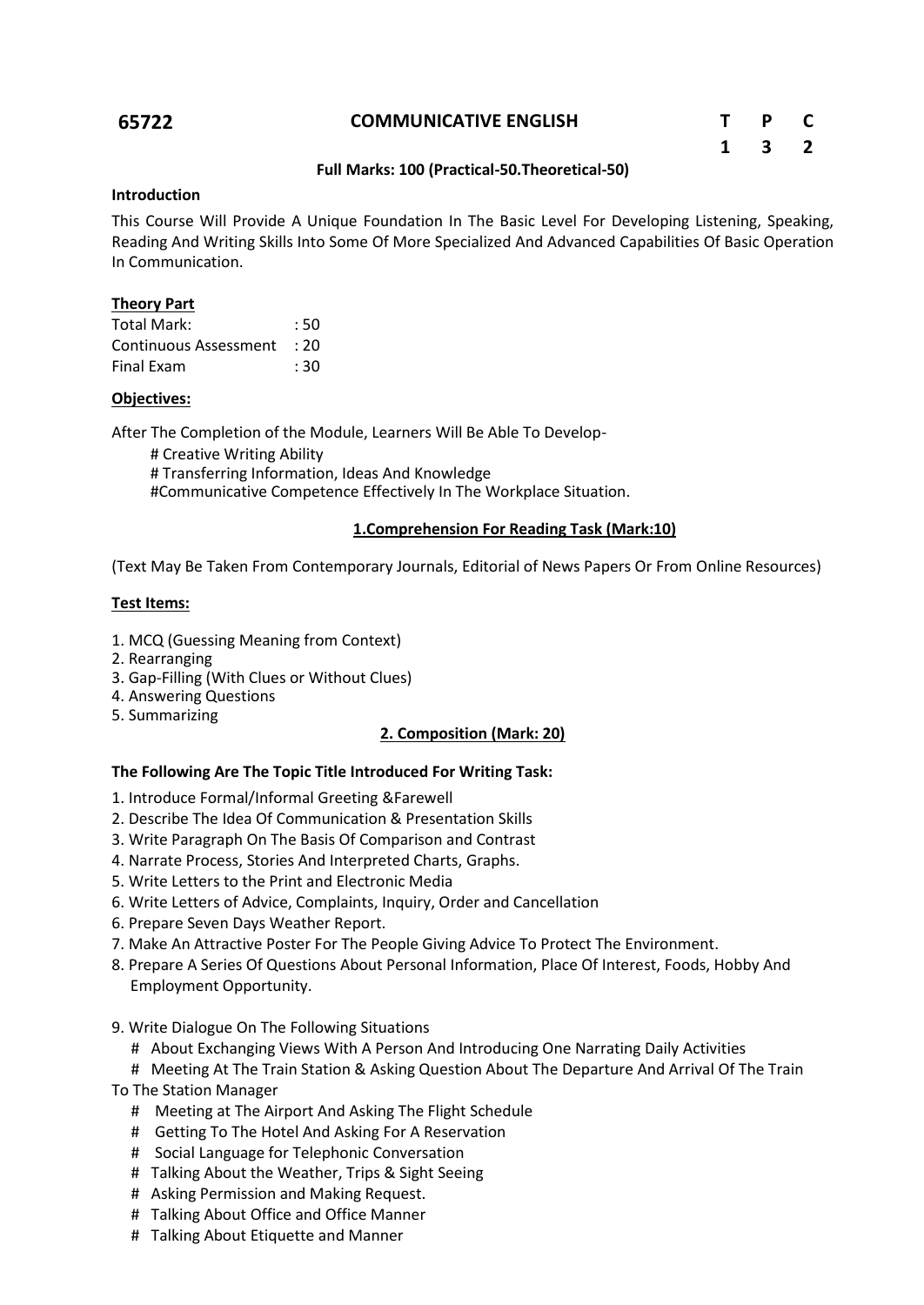10. Prepare Job Application With A Complete CV For Job Suitable For You.

# **Practical Part:**

# **Objectives:**

- **1. Communicate The Areas That Learners Encounter In Real Life Situation.**
- **2. Reinforce The Basic Language Skills Of Listening And Speaking.**

# **3. Integrate ICT As Tools In Learning Language.**

# **Course Content**

| Unit                  | Lesson                       | <b>Title</b>                                             |  |
|-----------------------|------------------------------|----------------------------------------------------------|--|
|                       |                              | Know How To Use A Dictionary<br>1.1                      |  |
| 1. Use Of Dictionary  | Define Dictionary            | Learn At Least 10 Words In A Day With<br>1.2             |  |
|                       |                              | Correct Pronunciation (Follow The Link:                  |  |
|                       |                              | Www.Marriunm-Englishdictionary.Com)                      |  |
| 2. Basic Vocabulary   | <b>Basic Words For</b>       | 2.1 Use 10 Most Common Formulas (Structure) To           |  |
| Practice              | <b>Communication By</b>      | Write Correct Sentence.                                  |  |
|                       | <b>ODGENS</b>                | (Follow The Link:                                        |  |
|                       |                              | Www.Odgensbasicvocabulary.Com                            |  |
|                       |                              | <b>Www.Grammarly.Com</b> )                               |  |
| 3. Listening Skill    | Listen To The Audio          | 3.1 Practice Audio Video Conferencing Activities.        |  |
| Practice              | Video Presentation On        | 3.2. Communicate With The English Speaking               |  |
|                       | <b>Current Real Life</b>     | People Online (Link: Www.Speaking24.Com)                 |  |
|                       | Situation                    |                                                          |  |
| 4. Speaking Skill     | Introduce Yourself With      | 4.1 Browse Vocabulary Related Phrases To                 |  |
| Practice              | The Vocabulary               | Introduce You.                                           |  |
| (Self Interpretation) | Prescribed By ODGENS         | (Link: Www.Youtube.Com/Let Me Introduce                  |  |
|                       |                              | Myself)                                                  |  |
| 5. Listening Skill    | <b>Listen To The Weather</b> | 5.1 Prepare Seven Days Weather Report For The            |  |
| Practice              | Reports, Sports              | Place You Are Staying.                                   |  |
|                       | Commentary In The            | 5.2. Make Some Attractive Poster To Protect The          |  |
|                       | English TV Channels.         | Environment.                                             |  |
| 6. Speaking Skill     | <b>Identify Formal And</b>   | 6. 1 Practice Conversation Emphasizing On                |  |
| Practice              | <b>Informal Social</b>       | Greetings & Farewell (Link-                              |  |
|                       | Language                     | Www.Esl.Guide@About.Com)                                 |  |
|                       |                              | 6.2 Take Part In Audio Video Conferencing Activities     |  |
|                       |                              | 6.3 Ask Questions About Personal Information,            |  |
|                       |                              | Place Of Interest, Food, Hobby, Employment               |  |
|                       |                              | Opportunity With Foreign Friends Using Social            |  |
|                       |                              | Media.                                                   |  |
| 7. Writing Skill      | Develop Paragraph            | 7.1 Develop Paragraph On The Basis Of Comparison,        |  |
| Practice              |                              | <b>Contrast And Analysis. Check Plagiarism Wordiness</b> |  |
|                       |                              | By The Correction Software                               |  |
|                       |                              | (Www.Grammarly.Com)                                      |  |
|                       |                              | 7.2. Write E-Mail, Send And Reply E-Mail                 |  |

| 8. Listening Skill | Watch Short Films,    | 8.1 Listen To Hard Talk, Interview                |
|--------------------|-----------------------|---------------------------------------------------|
| Practice           | Documentary And       | 8.2. Prepare A Series Of Questions To Interview A |
|                    | Listen To The English | Celebrity                                         |
|                    | Music(With Lyric) To  | 8.3. Down Load Documentary From                   |
|                    | Practice In A Group   | Www.Youtube.Com/Education                         |
| 9. Presentation    | Define Presentation   | 9.1 Edutain/Entertain Yourself Preparing A        |